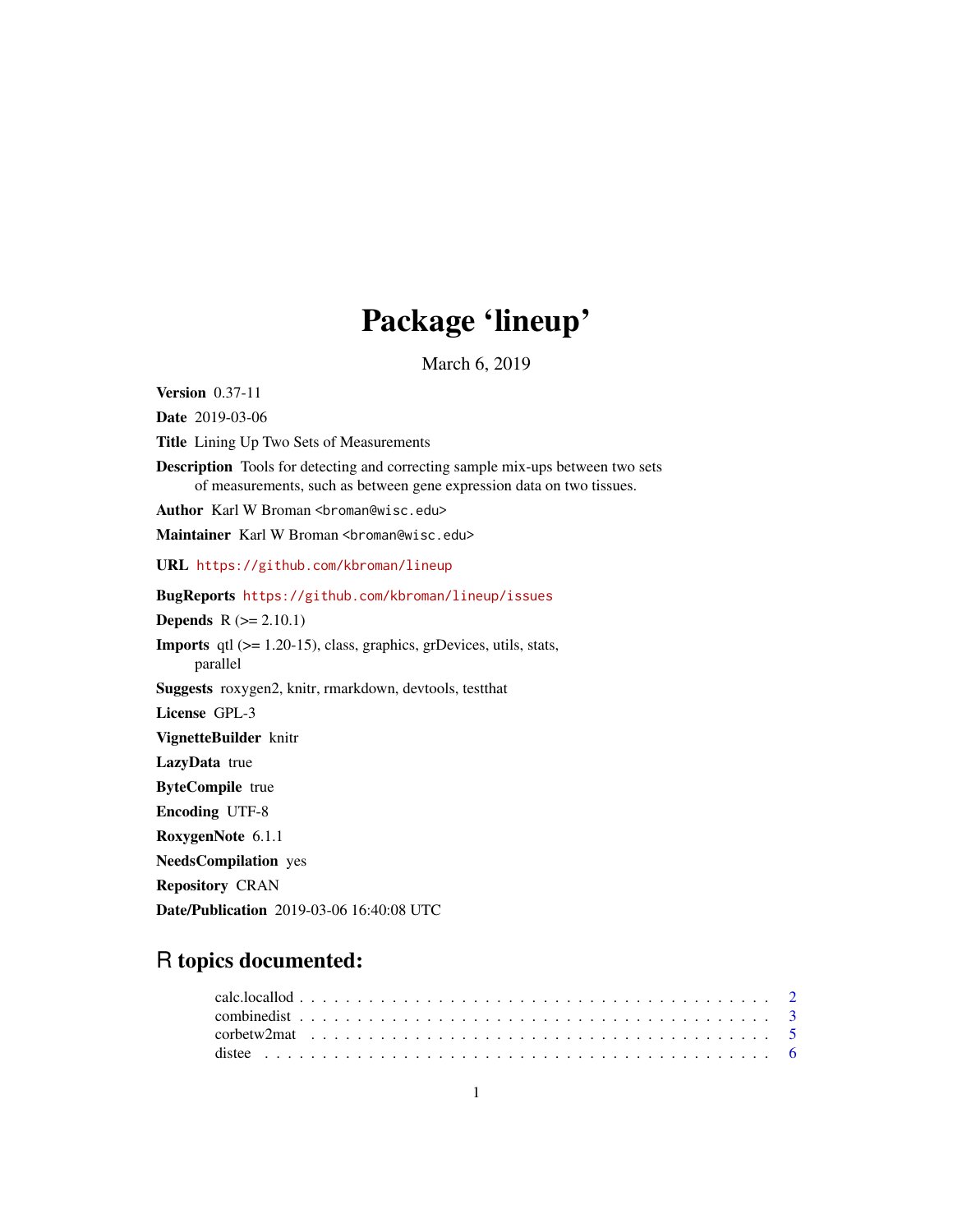# <span id="page-1-0"></span>2 calc.locallod 2

| Index | 26 |
|-------|----|
|       |    |
|       |    |
|       |    |
|       |    |
|       |    |
|       |    |
|       |    |
|       |    |
|       |    |
|       |    |
|       |    |
|       |    |
|       |    |
|       |    |
|       |    |
|       |    |

<span id="page-1-1"></span>

calc.locallod *Calculate LOD score at physical position of each gene*

# Description

For gene expression data with physical positions of the genes, calculate the LOD score at those positions to assess evidence for local eQTL.

# Usage

```
calc.locallod(cross, pheno, pmark, addcovar = NULL, intcovar = NULL,
  verbose = TRUE, n.cores = 1)
```
# Arguments

| cross    | An object of class "cross" containing data for a QTL experiment. See the help<br>file for read. cross in the R/qtl package (http://www.rqtl.org). There must<br>be a phenotype named "id" or "ID" that contains the individual identifiers. |
|----------|---------------------------------------------------------------------------------------------------------------------------------------------------------------------------------------------------------------------------------------------|
| pheno    | A data frame of phenotypes (generally gene expression data), stored as individ-<br>uals x phenotypes. The row names must contain individual identifiers.                                                                                    |
| pmark    | Pseudomarkers that are closest to the genes in pheno, as output by find, gene, pseudomarker.                                                                                                                                                |
| addcovar | Additive covariates passed to scanone.                                                                                                                                                                                                      |
| intcovar | Interactive covariates passed to scanone.                                                                                                                                                                                                   |
| verbose  | If TRUE, print tracing information.                                                                                                                                                                                                         |
| n.cores  | Number of CPU cores to use in the calculations. With n. cores=0, detectCores<br>is used to detect the number of available cores.                                                                                                            |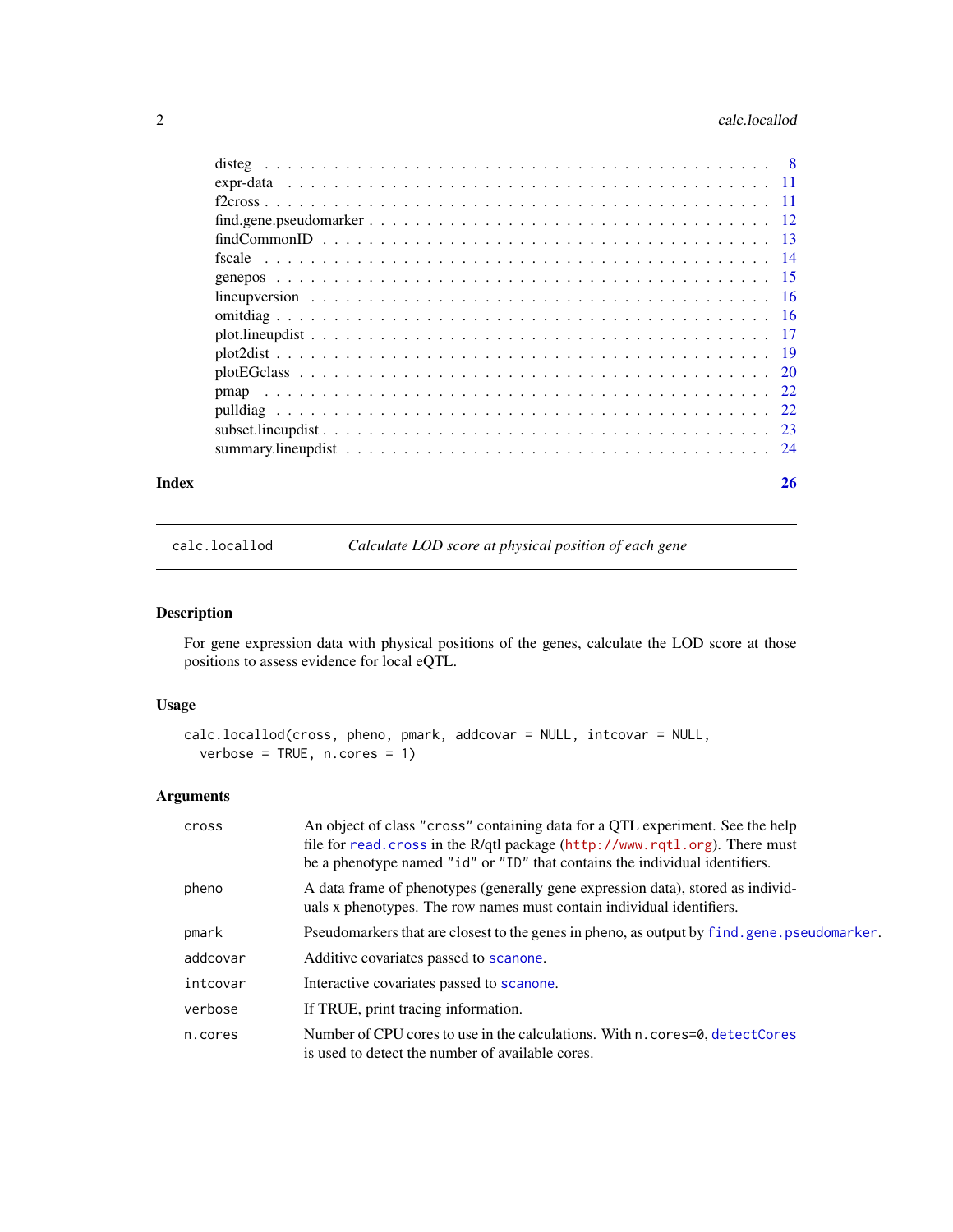#### <span id="page-2-0"></span>combinedist 3

# Details

cross and pheno must contain exactly the same individuals in the same order. (Use [findCommonID](#page-12-1) to line them up.)

We consider the expression phenotypes in batches: those whose closest pseudomarker is the same.

We use Haley-Knott regression to calculate the LOD scores.

Actually, we use a bit of a contortion of the data to force the [scanone](#page-0-0) function in R/qtl to calculate the LOD score at a single position.

We omit any transcripts that map to the X chromosome; we can only handle autosomal loci for now.

# Value

A vector of LOD scores. The names indicate the gene names (columns in pheno).

# Author(s)

Karl W Broman, <br />
throman@wisc.edu>

#### See Also

[find.gene.pseudomarker](#page-11-1), [plotEGclass](#page-19-1), [findCommonID](#page-12-1), [disteg](#page-7-1)

# Examples

```
data(f2cross, expr1, genepos, pmap)
library(qtl)
# calc QTL genotype probabilities
```
f2cross <- calc.genoprob(f2cross, step=1)

# find nearest pseudomarkers pmark <- find.gene.pseudomarker(f2cross, pmap, genepos, "prob")

# line up f2cross and expr1 id <- findCommonID(f2cross, expr1)

```
# calculate LOD score for local eQTL
locallod <- calc.locallod(f2cross[,id$first], expr1[id$second,], pmark)
```
combinedist *Combine distance matrices into a single such*

# Description

Combine multiple distance matrices into a single distance matrix providing an overall summary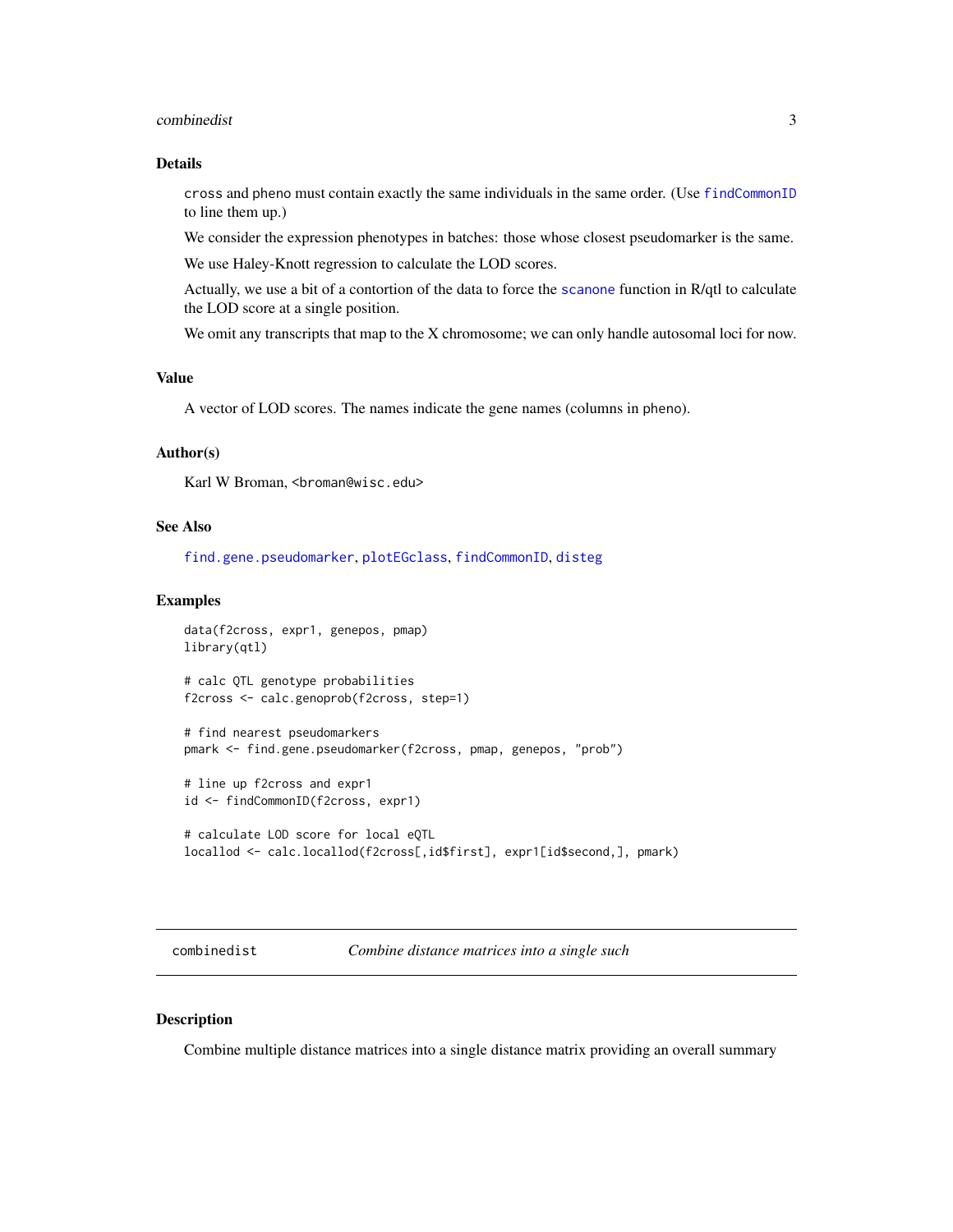#### <span id="page-3-0"></span>Usage

```
combinedist(..., method = c("median", "mean"))
```
#### Arguments

| .      | Set of distance matrices, as calculated by distee or disteg. |
|--------|--------------------------------------------------------------|
| method | Indicates whether to summarize using the median or the mean. |

#### Details

The row and column names of the input distance matrices define the individual IDs.

If the input distance matrices all have an attribute "denom" (for denominator) and method="mean", we use a weighted mean, weighted by the denominators. This could be used to calculate an overall proportion.

#### Value

A distance matrix, with class "lineupdist". The individual IDs are in the row and column names.

# Author(s)

Karl W Broman, <broman@wisc.edu>

#### See Also

[distee](#page-5-1), [disteg](#page-7-1), [summary.lineupdist](#page-23-1)

# Examples

```
library(qtl)
```

```
# load example data
data(f2cross, expr1, expr2, pmap, genepos)
```

```
# calculate QTL genotype probabilities
f2cross <- calc.genoprob(f2cross, step=1)
```

```
# find nearest pseudomarkers
pmark <- find.gene.pseudomarker(f2cross, pmap, genepos)
```

```
# line up individuals
id1 <- findCommonID(f2cross, expr1)
id2 <- findCommonID(f2cross, expr2)
```

```
# calculate LOD score for local eQTL
locallod1 <- calc.locallod(f2cross[,id1$first], expr1[id1$second,], pmark)
locallod2 <- calc.locallod(f2cross[,id2$first], expr2[id2$second,], pmark)
```
# take those with LOD > 25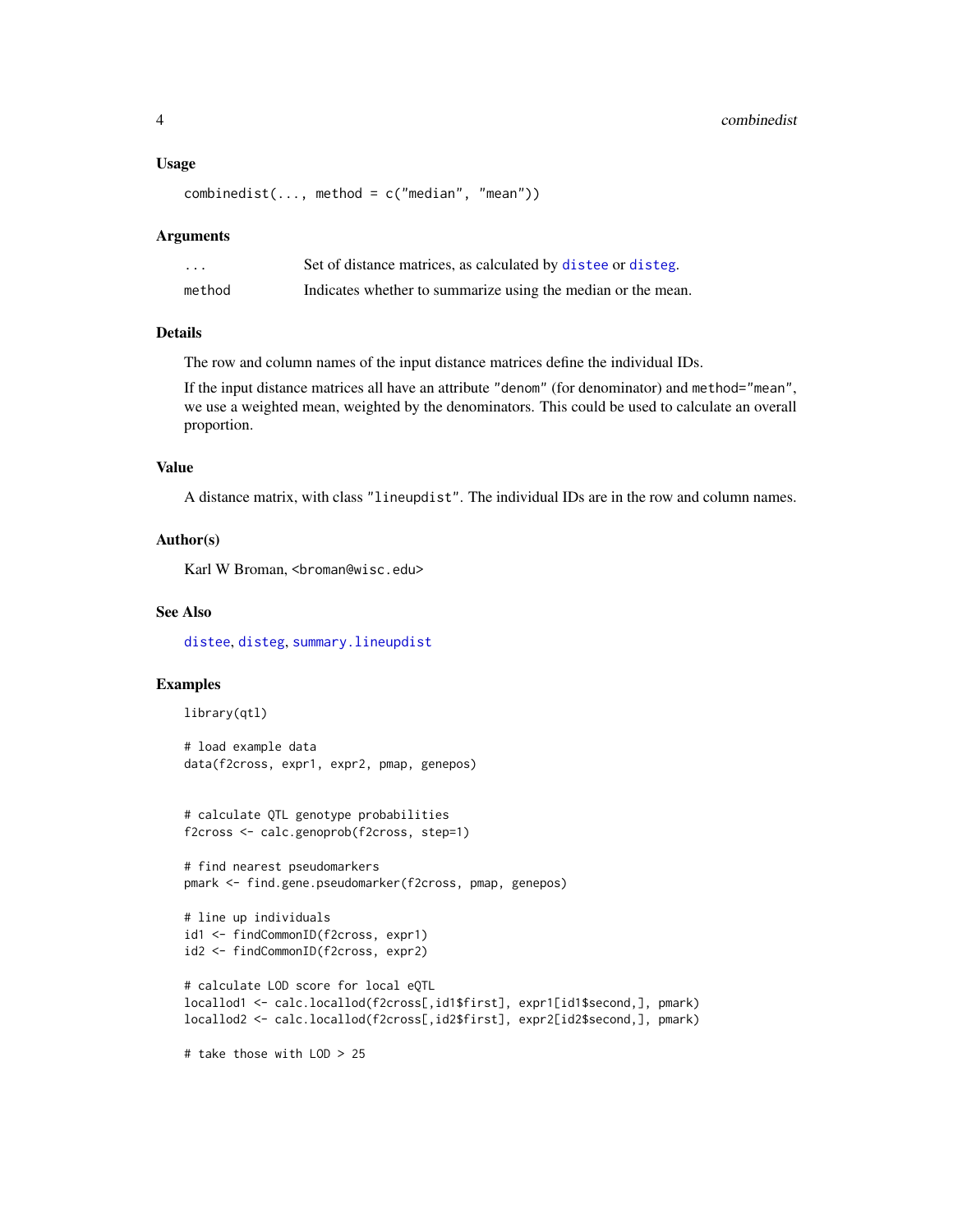#### <span id="page-4-0"></span>corbetw2mat 5

```
expr1s <- expr1[,locallod1>25,drop=FALSE]
expr2s <- expr2[,locallod2>25,drop=FALSE]
# calculate distance between individuals
# (prop'n mismatches between obs and inferred eQTL geno)
d1 <- disteg(f2cross, expr1s, pmark)
d2 <- disteg(f2cross, expr2s, pmark)
# combine distances
d <- combinedist(d1, d2)
# summary of problem samples
summary(d)
```
<span id="page-4-1"></span>

#### corbetw2mat *Calculate correlations between columns of two matrices*

#### Description

For matrices x and y, calculate the correlation between columns of x and columns of y.

#### Usage

```
corbetw2mat(x, y, what = c("paired", "bestright", "bestpairs", "all"),
  corthresh = 0.9
```
#### Arguments

| $\mathsf{x}$ | A numeric matrix.                                                       |
|--------------|-------------------------------------------------------------------------|
| <b>V</b>     | A numeric matrix with the same number of rows as x.                     |
| what         | Indicates which correlations to calculate and return. See value, below. |
| corthresh    | Threshold on correlations if what="bestpairs".                          |

#### Details

Missing values (NA) are ignored, and we calculate the correlation using all complete pairs, as in [cor](#page-0-0) with use="pairwise.complete.obs".

### Value

If what="paired", the return value is a vector of correlations, between columns of x and the corresponding column of y. x and y must have the same number of columns.

If what="bestright", we return a data frame of size ncol(x) by 3, with the *i*th row being the maximum correlation between column  $i$  of x and a column of y, and then the y-column index and y-column name with that correlation. (In case of ties, we give the first one.)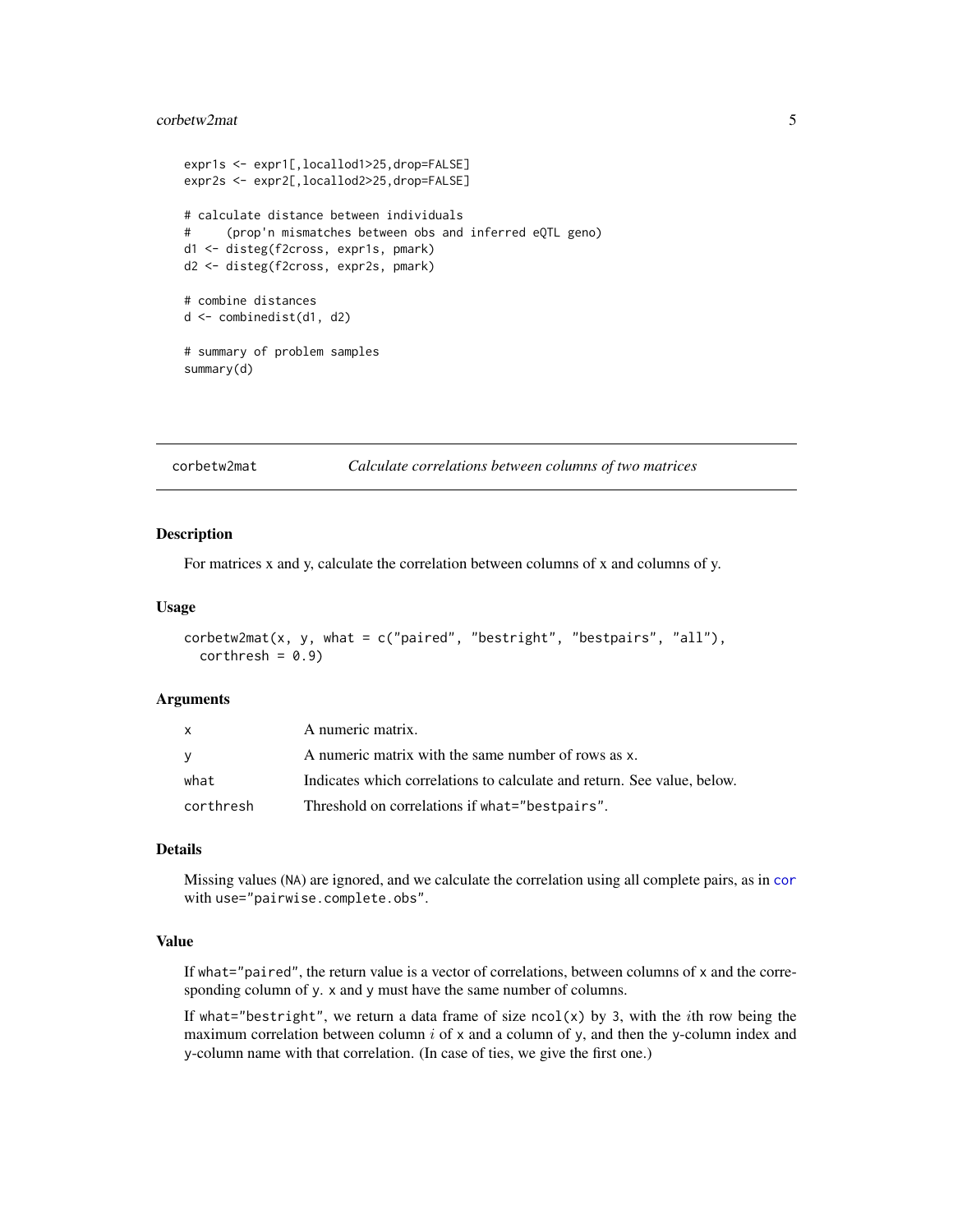<span id="page-5-0"></span>If what="bestpairs", we return a data frame with five columns, containing all pairs of columns (with one in x and one in y) with correlation  $\geq$  corthresh. Each row corresponds to a column pair, and contains the correlation and then the x- and y-column indices followed by the x- and y-column names.

If what="all", the output is a matrix of size  $ncol(x)$  by  $ncol(y)$ , with all correlations between columns of x and columns of y.

#### Author(s)

Karl W Broman, <br />broman@wisc.edu>

# See Also

[distee](#page-5-1), [findCommonID](#page-12-1)

#### Examples

data(expr1, expr2)

```
# correlations with paired columns
r <- corbetw2mat(expr1, expr2)
# top 10, by absolute value
r[order(abs(r), decreasing=TRUE)[1:10]]
# all pairs of columns with correlation >= 0.8
r_allpairs <- corbetw2mat(expr1, expr2, what="bestpairs", corthresh=0.6)
# for each column in left matrix, most-correlated column in right matrix
r_bestright <- corbetw2mat(expr1, expr2, what="bestright")
```
<span id="page-5-1"></span>

distee *Calculate distance between two gene expression data sets*

#### Description

Calculate a distance between all pairs of individuals for two gene expression data sets

#### Usage

```
distee(e1, e2 = NULL, d.method = c("rmsd", "cor"), labels = c("e1","e2"), verbose = TRUE)
```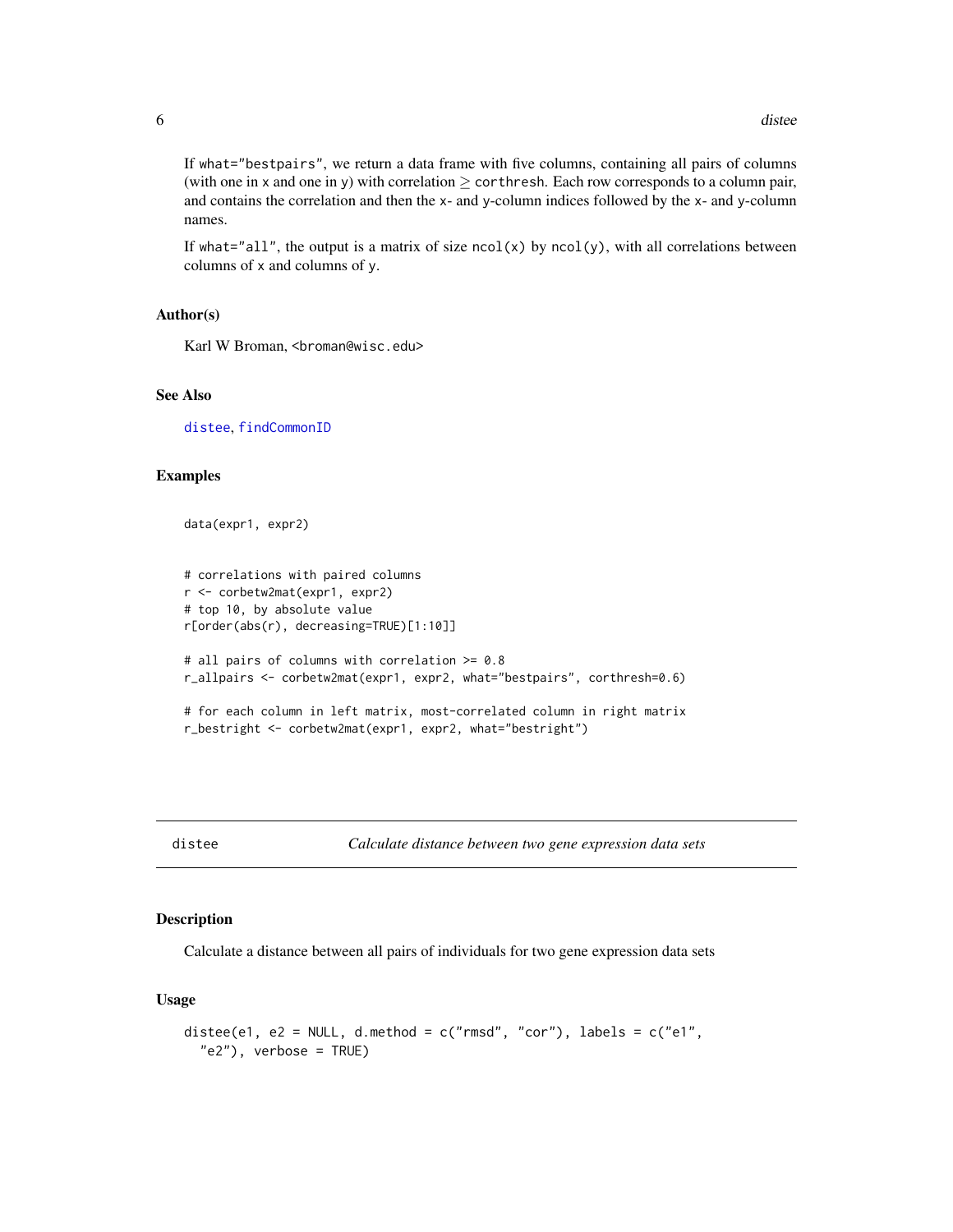#### <span id="page-6-0"></span>distee 7 and 2012 12:00 and 2012 12:00 and 2012 12:00 and 2012 12:00 and 2012 12:00 and 2012 12:00 and 2012 12:00 and 2012 12:00 and 2012 12:00 and 2012 12:00 and 2012 12:00 and 2012 12:00 and 2012 12:00 and 2012 12:00 and

#### Arguments

| e1             | Numeric matrix of gene expression data, as individuals x genes. The row and<br>column names must contain individual and gene identifiers. |
|----------------|-------------------------------------------------------------------------------------------------------------------------------------------|
| e <sub>2</sub> | (Optional) Like e1. An appreciable number of individuals and genes must be in<br>common.                                                  |
| d.method       | Calculate inter-individual distance as RMS difference or as correlation.                                                                  |
| labels         | Two character strings, to use as labels for the two data matrices in subsequent<br>output.                                                |
| verbose        | if TRUE, give verbose output.                                                                                                             |

# Details

We calculate the pairwise distance between all individuals (rows) in e1 and all individuals in e2. This distance is either the RMS difference (d.method="rmsd") or the correlation (d.method="cor").

#### Value

A matrix with nrow(e1) rows and nrow(e2) columns, containing the distances. The individual IDs are in the row and column names. The matrix is assigned class "lineupdist".

#### Author(s)

Karl W Broman, <br />broman@wisc.edu>

#### See Also

[pulldiag](#page-21-1), [omitdiag](#page-15-1), [summary.lineupdist](#page-23-1), [plot2dist](#page-18-1), [disteg](#page-7-1), [corbetw2mat](#page-4-1)

#### Examples

```
# load the example data
data(expr1, expr2)
# find samples in common
id <- findCommonID(expr1, expr2)
# calculate correlations between cols of x and cols of y
thecor <- corbetw2mat(expr1[id$first,], expr2[id$second,])
# subset at genes with corr > 0.8 and scale values
expr1s \le expr1[, thecor > 0.8]/1000
expr2s <- expr2[,thecor > 0.8]/1000
# calculate distance (using "RMS difference" as a measure)
```

```
d1 <- distee(expr1s, expr2s, d.method="rmsd", labels=c("1","2"))
```

```
# calculate distance (using "correlation" as a measure...really similarity)
```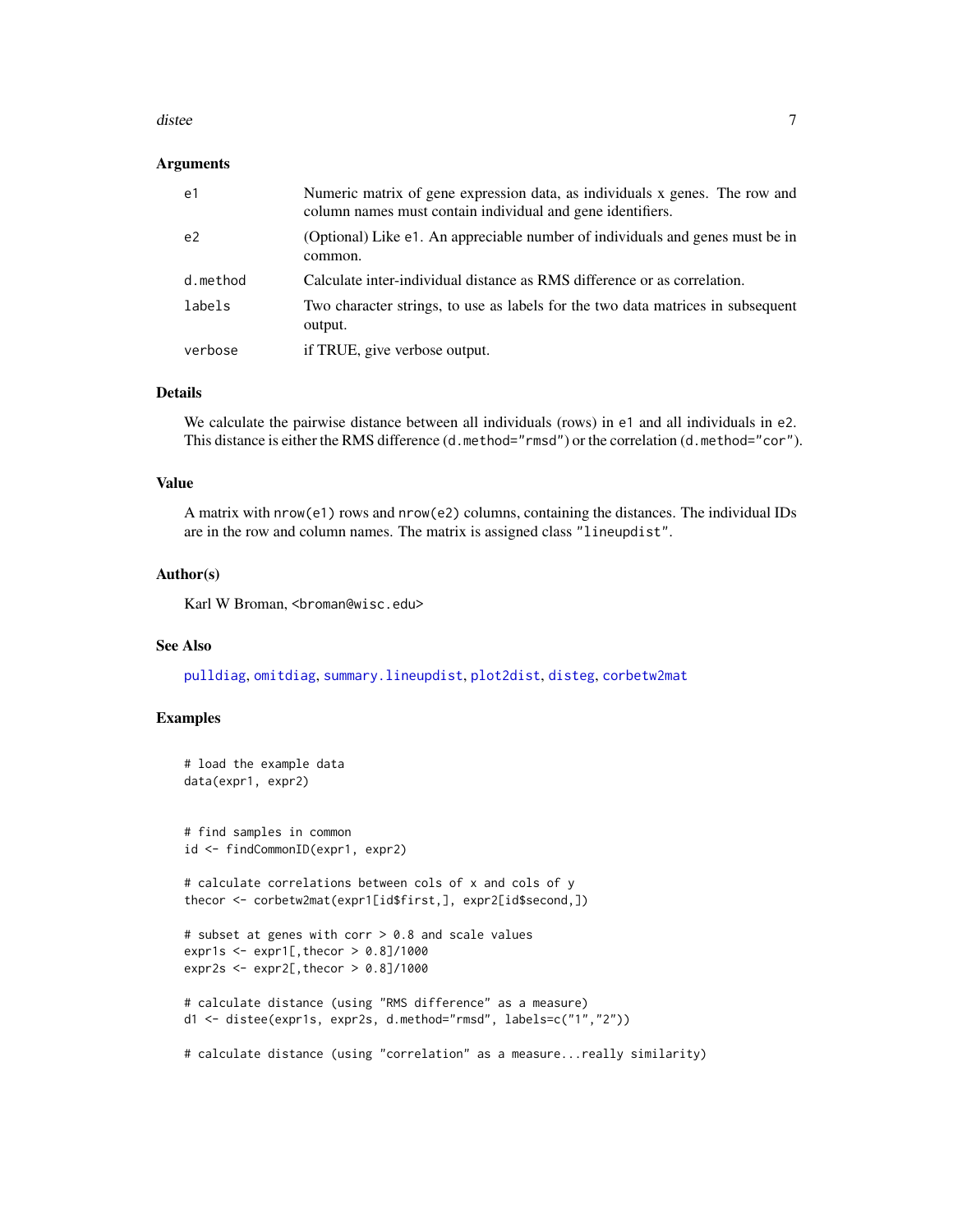#### 8 distegned to the control of the control of the control of the control of the control of the control of the control of the control of the control of the control of the control of the control of the control of the control

```
d2 <- distee(expr1s, expr2s, d.method="cor", labels=c("1", "2"))
# pull out the smallest 8 self-self correlations
sort(pulldiag(d2))[1:8]
# summary of results
summary(d1)
summary(d2)
# plot histograms of RMS distances
plot(d1)
# plot histograms of correlations
plot(d2)
# plot distances against one another
plot2dist(d1, d2)
```
<span id="page-7-1"></span>

disteg *Calculate distance between two gene expression data sets*

#### Description

Calculate a distance between all pairs of individuals for two gene expression data sets

#### Usage

```
disteg(cross, pheno, pmark, min.genoprob = 0.99, k = 20,
 min.classprob = 0.8, classprob2drop = 1, repeatKNN = TRUE,
 max.selfd = 0.3, phenolabel = "phenotype", weightByLinkage = FALSE,
 map.function = c("haldane", "kosambi", "c-f", "morgan"),
 verbose = TRUE)
```
#### Arguments

| cross        | An object of class "cross" containing data for a QTL experiment. See the help<br>file for read. cross in the R/qtl package (http://www.rqtl.org). There must<br>be a phenotype named "id" or "ID" that contains the individual identifiers. |
|--------------|---------------------------------------------------------------------------------------------------------------------------------------------------------------------------------------------------------------------------------------------|
| pheno        | A data frame of phenotypes (generally gene expression data), stored as individ-<br>uals x phenotypes. The row names must contain individual identifiers.                                                                                    |
| pmark        | Pseudomarkers that are closest to the genes in pheno, as output by find, gene, pseudomarker.                                                                                                                                                |
| min.genoprob | Threshold on genotype probabilities; if maximum probability is less than this,<br>observed genotype taken as NA.                                                                                                                            |
| k            | Number of nearest neighbors to consider in forming a k-nearest neighbor clas-<br>sifier.                                                                                                                                                    |

<span id="page-7-0"></span>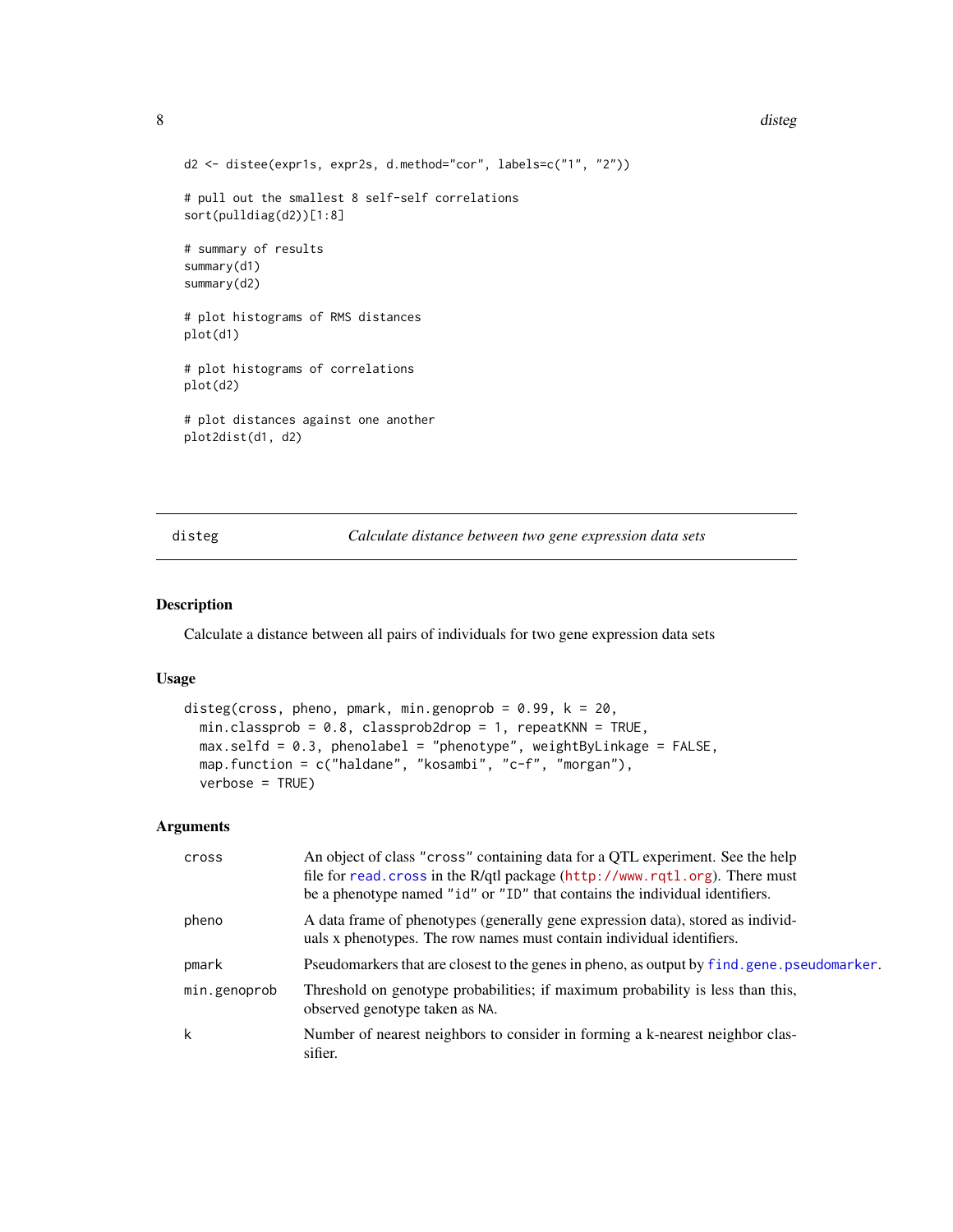#### <span id="page-8-0"></span>disteg **9** and 2011 the set of the set of the set of the set of the set of the set of the set of the set of the set of the set of the set of the set of the set of the set of the set of the set of the set of the set of the

| min.classprob   | Minimum proportion of neighbors with a common class to make a class predic-<br>tion.                                                                                                                         |
|-----------------|--------------------------------------------------------------------------------------------------------------------------------------------------------------------------------------------------------------|
|                 | classprob2drop If an individual is inferred to have a genotype mismatch with classprob $>$ this<br>value, treat as an outlier and drop from the analysis and then repeat the KNN<br>construction without it. |
| repeatKNN       | If TRUE, repeat k-nearest neighbor a second time, after omitting individuals<br>who seem to not be self-self matches                                                                                         |
| max.selfd       | Min distance from self (as proportion of mismatches between observed and pre-<br>dicted eQTL genotypes) to be excluded from the second round of k-nearest<br>neighbor.                                       |
| phenolabel      | Label for expression phenotypes to place in the output distance matrix.                                                                                                                                      |
| weightByLinkage |                                                                                                                                                                                                              |
|                 | If TRUE, weight the eQTL to account for their relative positions (for example,<br>two tightly linked eQTL would each count about 1/2 of an isolated eQTL)                                                    |
| map.function    | Used if weightByLinkage is TRUE                                                                                                                                                                              |
| verbose         | if TRUE, give verbose output.                                                                                                                                                                                |

#### Details

We consider the expression phenotypes in batches, by which pseudomarker they are closest to. For each batch, we pull the genotype probabilities at the corresponding pseudomarker and use the individuals that are in common between cross and pheno and whose maximum genotype probability is above min.genoprob, to form a classifier of eQTL genotype from expression values, using knearest neighbor (the function [knn](#page-0-0)). The classifier is applied to all individuals with expression data, to give a predicted eQTL genotype. (If the proportion of the k nearest neighbors with a common class is less than min.classprob, the predicted eQTL genotype is left as NA.)

If repeatKNN is TRUE, we repeat the construction of the k-nearest neighbor classifier after first omitting individuals whose proportion of mismatches between observed and inferred eQTL genotypes is greater than max.selfd.

Finally, we calculate the distance between the observed eQTL genotypes for each individual in cross and the inferred eQTL genotypes for each individual in pheno, as the proportion of mismatches between the observed and inferred eQTL genotypes.

If weightByLinkage is TRUE, we use weights on the mismatch proportions for the various eQTL, taking into account their linkage. Two tightly linked eQTL will each be given half the weight of a single isolated eQTL.

#### Value

A matrix with nind(cross) rows and nrow(pheno) columns, containing the distances. The individual IDs are in the row and column names. The matrix is assigned class "lineupdist".

The names of the genes that were used to construct the classifier are saved in an attribute "retained".

The observed and inferred eQTL genotypes are saved as attributes "obsg" and "infg".

The denominators of the proportions that form the inter-individual distances are in the attribute "denom".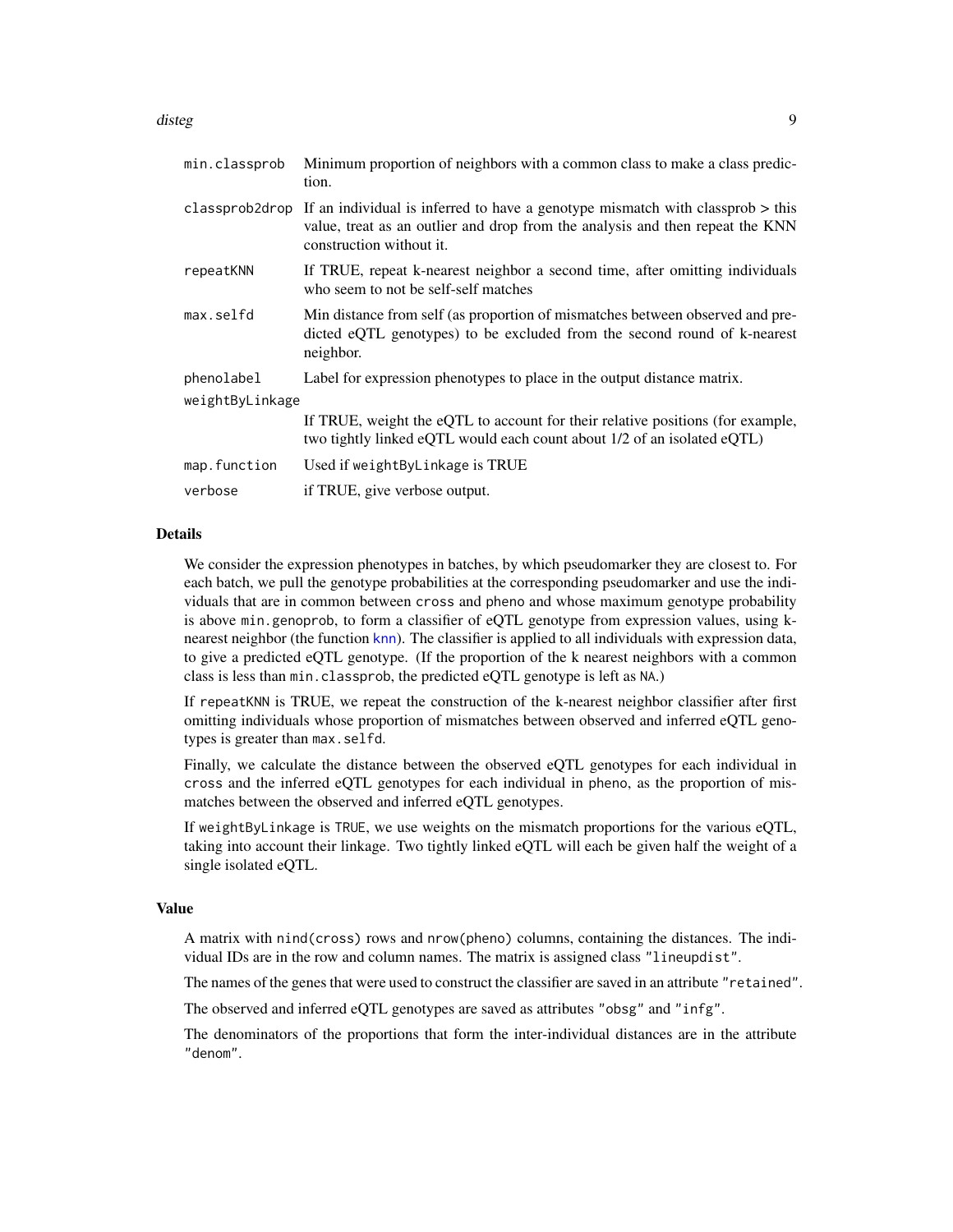<span id="page-9-0"></span>10 distegned to the control of the control of the control of the control of the control of the control of the control of the control of the control of the control of the control of the control of the control of the control

#### Author(s)

Karl W Broman, <br />
throman@wisc.edu>

# See Also

[distee](#page-5-1), [summary.lineupdist](#page-23-1), [pulldiag](#page-21-1), [omitdiag](#page-15-1), [findCommonID](#page-12-1), [find.gene.pseudomarker](#page-11-1), [calc.locallod](#page-1-1), [plot.lineupdist](#page-16-1), [knn](#page-0-0), [plotEGclass](#page-19-1)

#### Examples

```
library(qtl)
```

```
# load example data
data(f2cross, expr1, pmap, genepos)
```

```
# calculate QTL genotype probabilities
f2cross <- calc.genoprob(f2cross, step=1)
```

```
# find nearest pseudomarkers
pmark <- find.gene.pseudomarker(f2cross, pmap, genepos)
```

```
# line up individuals
id <- findCommonID(f2cross, expr1)
```

```
# calculate LOD score for local eQTL
locallod <- calc.locallod(f2cross[,id$first], expr1[id$second,], pmark)
```

```
# take those with LOD > 25
expr1s <- expr1[,locallod>25,drop=FALSE]
```

```
# calculate distance between individuals
# (prop'n mismatches between obs and inferred eQTL geno)
d <- disteg(f2cross, expr1s, pmark)
```

```
# plot distances
plot(d)
```
# summary of apparent mix-ups summary(d)

```
# plot of classifier for and second eQTL
par(mfrow=c(2,1), las=1)plotEGclass(d)
plotEGclass(d, 2)
```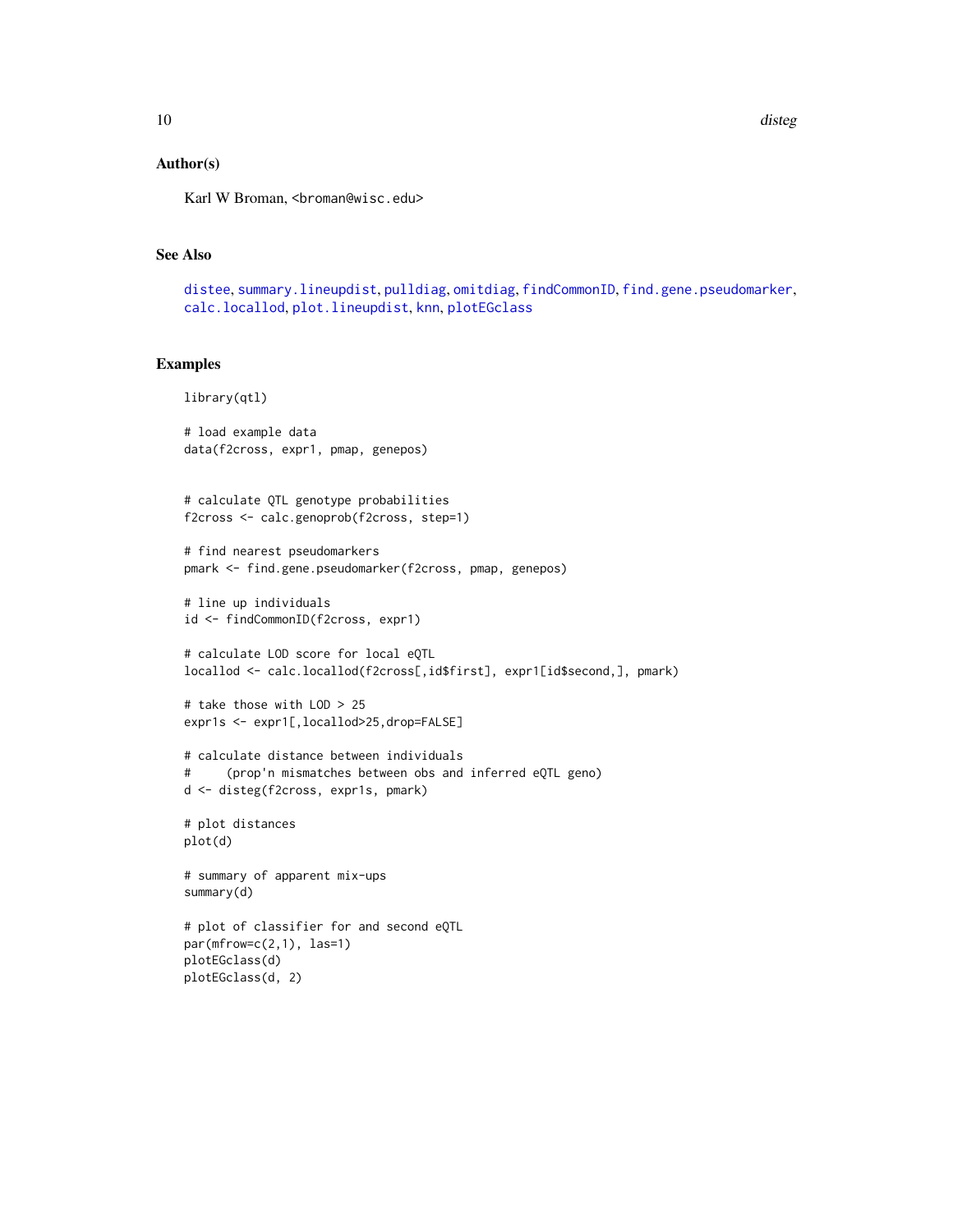<span id="page-10-0"></span>

# <span id="page-10-2"></span>Description

Matrices of simulated gene expression data, each for 98 individuals at 5,000 genes. Think of expr1 and expr2 as expression data on two different tissues.

# Usage

```
data(expr1)
data(expr2)
```
# Format

A matrix of integers, individuals as rows and genes as columns.

# See Also

[genepos](#page-14-1), [f2cross](#page-10-1), [pmap](#page-21-2)

#### Examples

```
data(expr1)
data(expr2)
```
# identify the common individuals id <- findCommonID(rownames(expr1), rownames(expr2))

```
# correlation between tissues for each gene
rho <- corbetw2mat(expr1[id$first,], expr2[id$second,])
hist(rho, breaks=100)
```
<span id="page-10-1"></span>f2cross *Example experimental cross data*

# Description

Simulated experimental cross data with some sample mix-ups. The only phenotype is an individual ID. There are 100 individuals genotyped at 1000 markers on 19 autosomes.

# Usage

data(f2cross)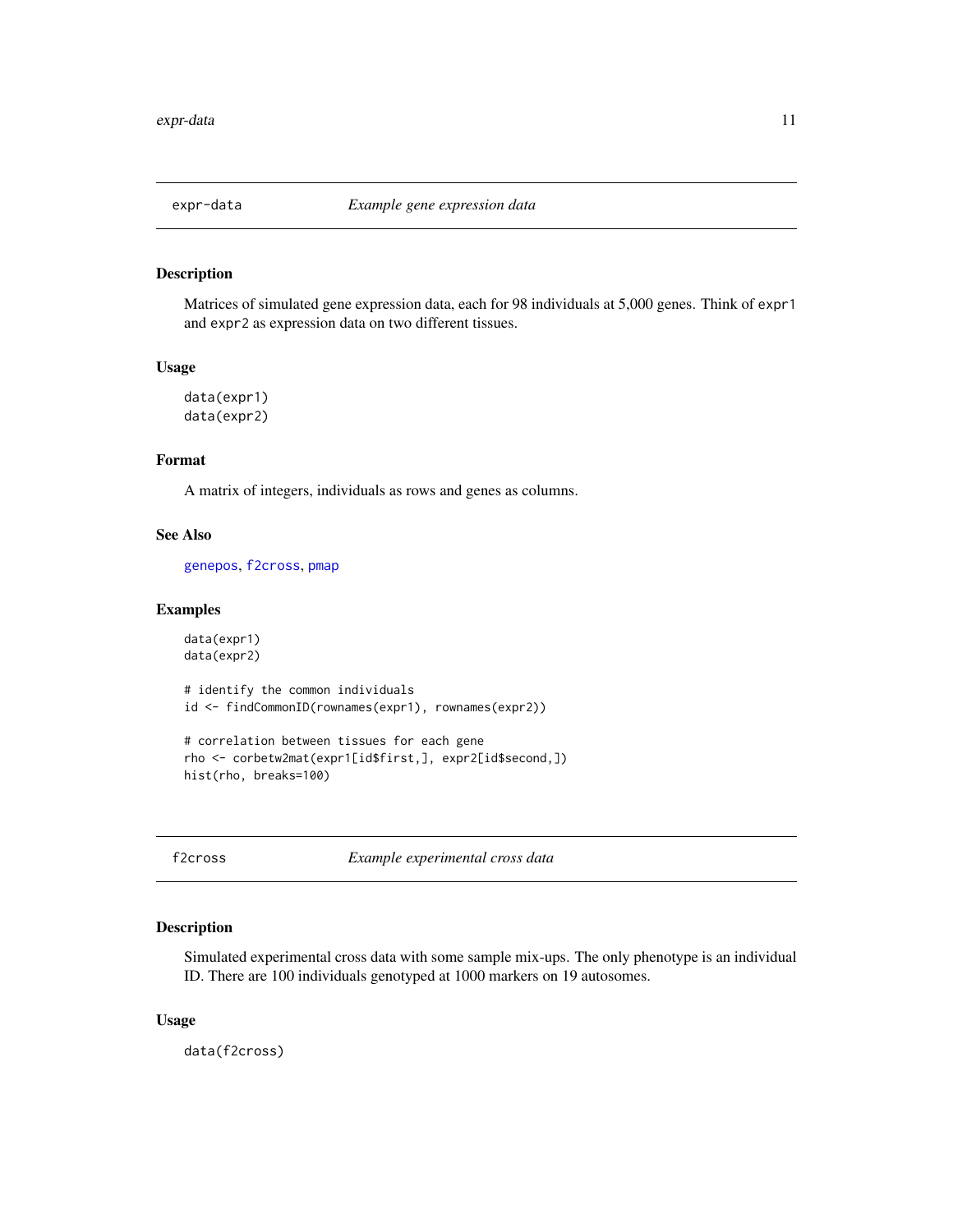# <span id="page-11-0"></span>Format

An object of class "cross". See [read.cross](#page-0-0) in the R/qtl package for details.

#### See Also

[expr1](#page-10-2), [expr2](#page-10-2), [genepos](#page-14-1), [pmap](#page-21-2)

# Examples

library(qtl) data(f2cross) summary(f2cross)

<span id="page-11-1"></span>find.gene.pseudomarker

*Find nearest peudomarker to each gene*

#### Description

Pull out the pseudomarker that is closest to the position of each of a series of genes.

#### Usage

```
find.gene.pseudomarker(cross, pmap, geneloc, where = c("prob", "draws"))
```
# Arguments

| cross   | An object of class "cross" containing data for a QTL experiment. See the help<br>file for read. cross in the R/qtl package (http://www.rqtl.org).                                            |
|---------|----------------------------------------------------------------------------------------------------------------------------------------------------------------------------------------------|
| pmap    | A physical map of the markers in cross, with locations in Mbp. This is a list<br>whose components are the marker locations on each chromosome.                                               |
| geneloc | A data frame specifying the physical locations of the genes. There should be<br>two columns, chr for chromosome and pos for position in Mbp. The rownames<br>should indicate the gene names. |
| where   | Indicates whether to pull pseudomarkers from the genotype probabilities (pro-<br>duced by calc. genoprob) or from the imputed genotypes (produced by sim. geno).                             |

#### Details

We first convert positions (by interpolation) from those contained within cross to physical coordinates contained in pmap. We then use [find.pseudomarker](#page-0-0) to identify the closest pseudomarker to each gene location.

We also include the positions of the pseudomarkers, and we print a warning message if pseudomarkers are > 2 Mbp from the respective gene.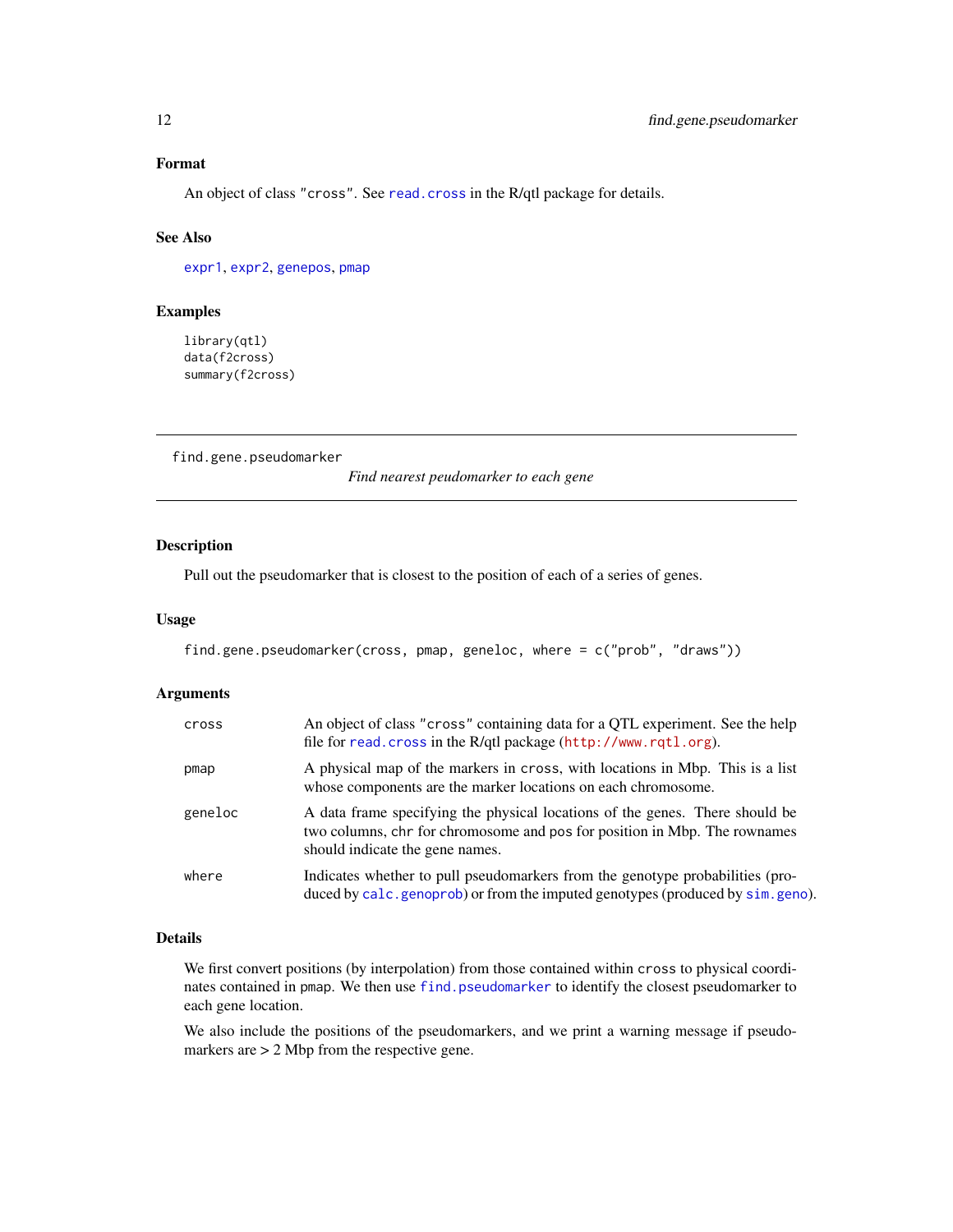# <span id="page-12-0"></span>findCommonID 13

# Value

A data frame with columns chr (the chromosome) and pmark (the name of the pseudomarker). The third column pos contains the Mbp position of the pseudomarker. The final column is the signed distance between the gene and the pseudomarker. The rownames indicate the gene names.

# Author(s)

Karl W Broman, <br />broman@wisc.edu>

# See Also

[find.pseudomarker](#page-0-0), [find.pseudomarkerpos](#page-0-0), [plotEGclass](#page-19-1), [disteg](#page-7-1), [calc.locallod](#page-1-1)

#### Examples

```
data(f2cross, expr1, genepos, pmap)
library(qtl)
```
# calc QTL genotype probabilities f2cross <- calc.genoprob(f2cross, step=1)

```
# find nearest pseudomarkers
pmark <- find.gene.pseudomarker(f2cross, pmap, genepos, "prob")
```
<span id="page-12-1"></span>

| findCommonID | Find individuals in common between a cross and a phenotype matrix |  |
|--------------|-------------------------------------------------------------------|--|
|--------------|-------------------------------------------------------------------|--|

# Description

Identify which individuals are in common between a QTL mapping data set and a matrix of phenotypes, series of genes.

#### Usage

```
findCommonID(id1, id2)
```
#### Arguments

| id1 | A character vector of individual IDs. This can also be a QTL cross object (see   |
|-----|----------------------------------------------------------------------------------|
|     | read.cross), in which case get id is used to grab individual IDs, or a matrix or |
|     | data frame, in which case the rownames are taken to be IDs.                      |
| id2 | Like id 1, can be a character vector, a cross or a matrix/data frame.            |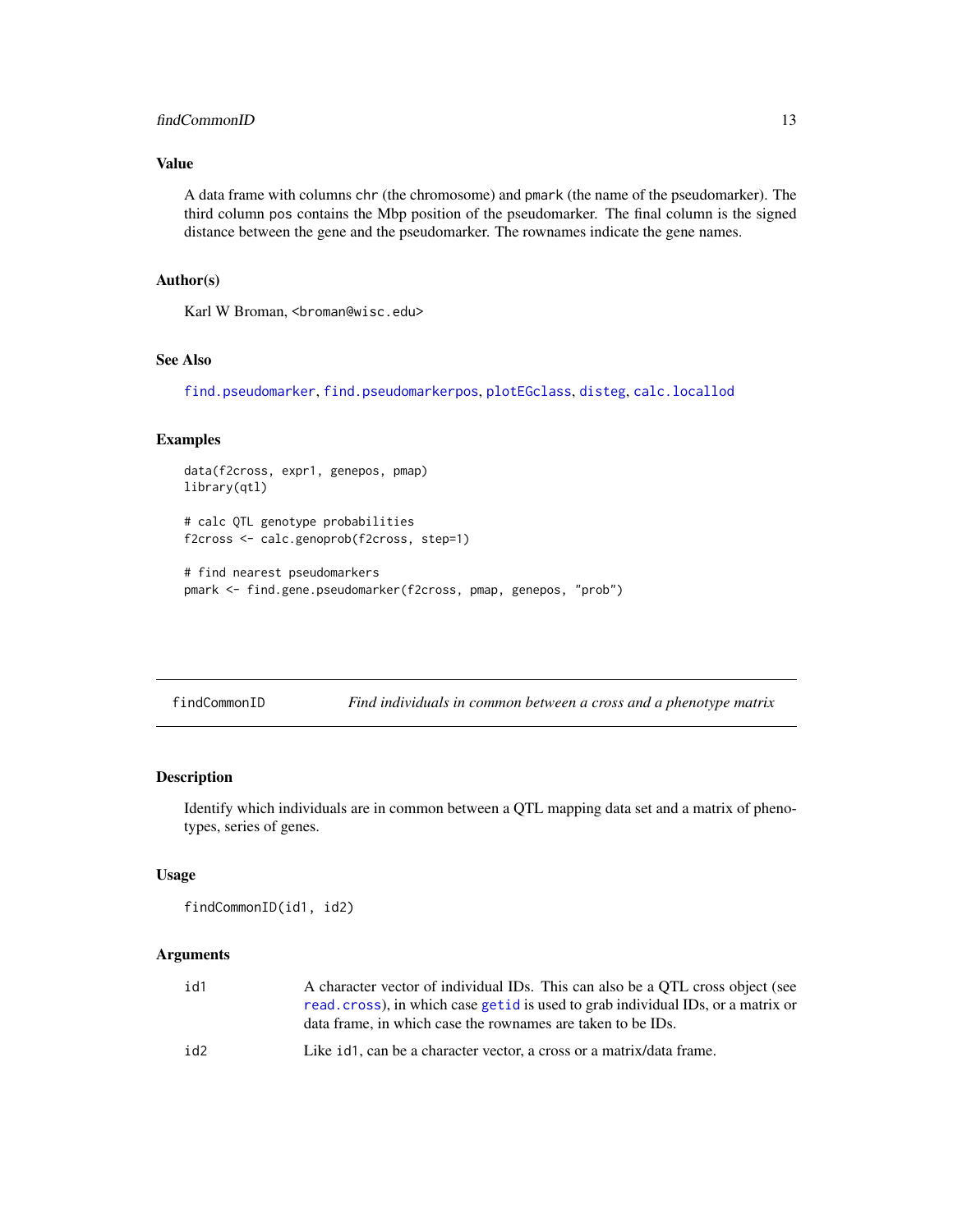# Value

A list with three components:

First, a data frame with rows corresponding to all individuals (across the two sets of individual IDs) and three columns: indexInFirst and indexInSecond contain numeric indices to the locations of the individuals within cross and pheno, and inBoth is a logical vector to indicate which individuals appear in both crosses. The row names are the individual identifiers.

The second and third components are vectors of indices in id1 and id2, respectively, indicating the paired locations of the individuals that are in common.

#### Author(s)

Karl W Broman, <br />
throman@wisc.edu>

# See Also

[calc.locallod](#page-1-1), [corbetw2mat](#page-4-1)

# Examples

```
data(f2cross, expr1)
```
# align IDs id <- findCommonID(f2cross, expr1)

```
# aligned data
f2cross_aligned <- f2cross[,id$first]
expr1_aligned <- expr1[id$second,]
```
fscale *Standardize the columns of a matrix*

# Description

Standardize each column in a matrix, so that the columns have mean 0 and SD 1.

#### Usage

fscale(x)

#### Arguments

x A numeric matrix.

<span id="page-13-0"></span>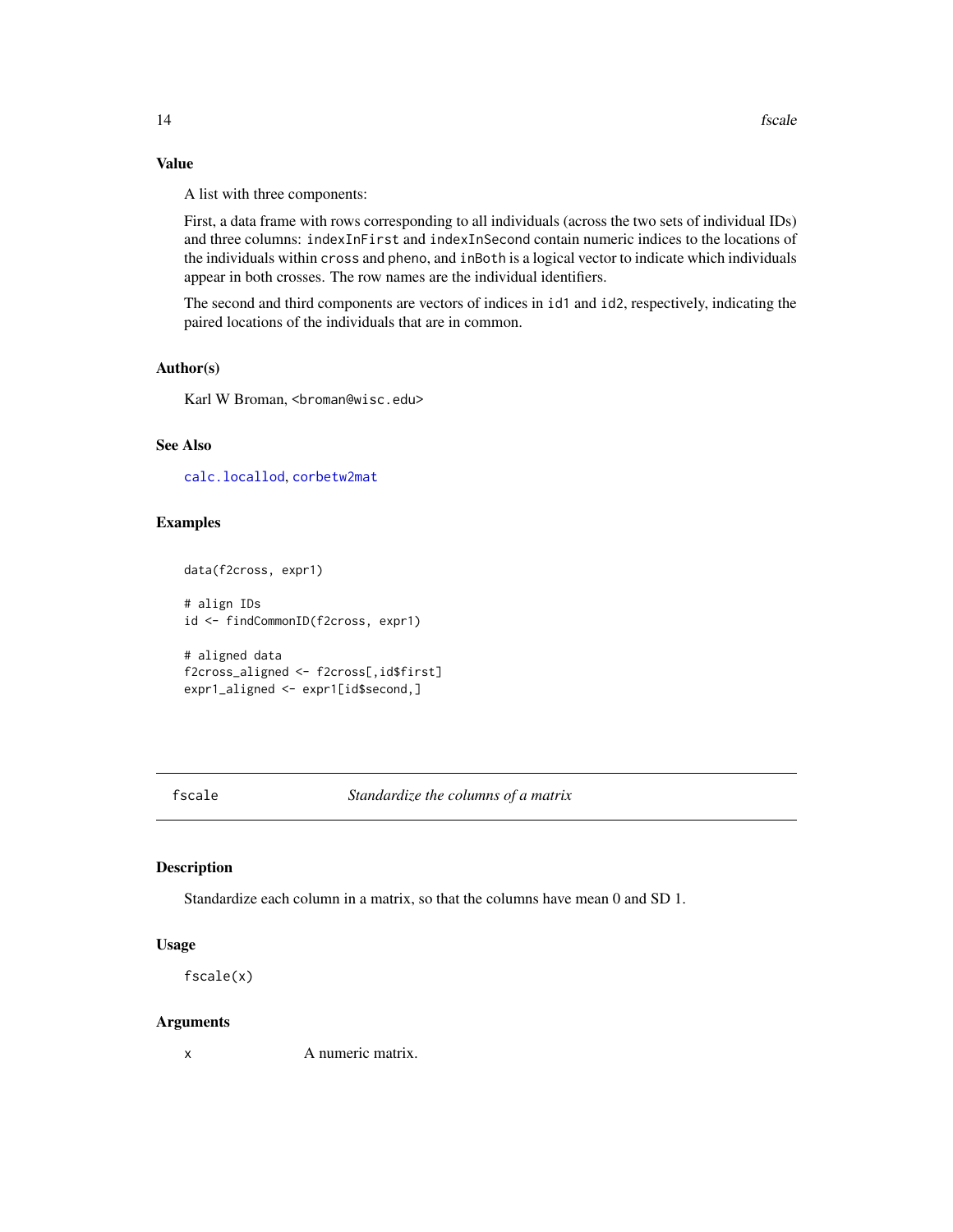#### <span id="page-14-0"></span>genepos and the set of the set of the set of the set of the set of the set of the set of the set of the set of the set of the set of the set of the set of the set of the set of the set of the set of the set of the set of t

# Details

Missing values (NA) are ignored and left as is.

If there is just 1 non-missing value in a column, it is left as is.

This function uses a one-pass algorithm to calculate the mean and SD, which is fast but can show a bit of round-off error.

# Value

A matrix of the same form as the input, but with columns transformed to have mean 0 and SD 1.

# Author(s)

Karl W Broman, <br />
throman@wisc.edu>

#### See Also

[scale](#page-0-0)

# Examples

 $x \leftarrow \text{matrix}(1:10, \text{ncol}=2)$  $y \leftarrow$  fscale $(x)$ 

<span id="page-14-1"></span>genepos *Genomic positions of genes in simulated expression data*

# Description

A table with the genomic positions of genes in the simulated expression data, [expr1](#page-10-2) and [expr2](#page-10-2).

# Usage

```
data(genepos)
```
### Format

A data frame with two columns, chromosome and physical position (in Mbp).

# See Also

[expr1](#page-10-2), [expr2](#page-10-2), [f2cross](#page-10-1), [pmap](#page-21-2)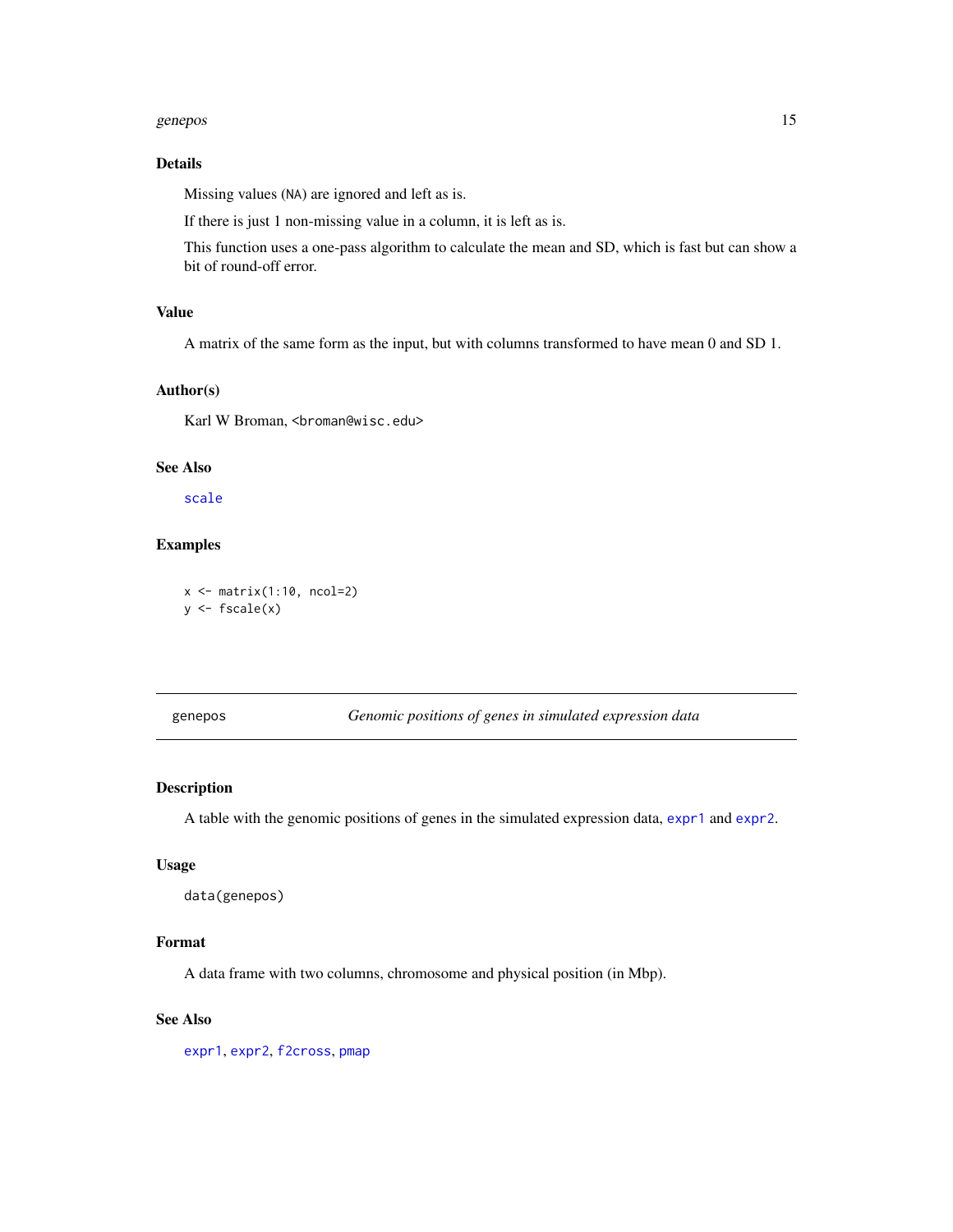16 omitdiag and the control of the control of the control of the control of the control of the control of the control of the control of the control of the control of the control of the control of the control of the control

# Examples

data(genepos)

```
# interplot genetic positions
library(qtl)
data(pmap)
data(f2cross)
genepos_interp <- interpPositions(genepos, pmap, pull.map(f2cross))
genepos[1:5,] # 'newpos' column is the interpolated cM position
```
lineupversion *Installed version of R/lineup*

# Description

Print the version number of the currently installed version of R/lineup.

# Usage

lineupversion()

# Value

A character string with the version number of the currently installed version of R/lineup.

#### Author(s)

Karl W Broman, <br />broman@wisc.edu>

#### Examples

lineupversion()

<span id="page-15-1"></span>omitdiag *Replace the diagonal in a distance matrix with missing values*

# Description

Replace the diagonal (that is, self-self distances) from a distance matrix calculated by [distee](#page-5-1) or [disteg](#page-7-1) with missing values (so that only self-nonself distances are left).

#### Usage

omitdiag(d)

<span id="page-15-0"></span>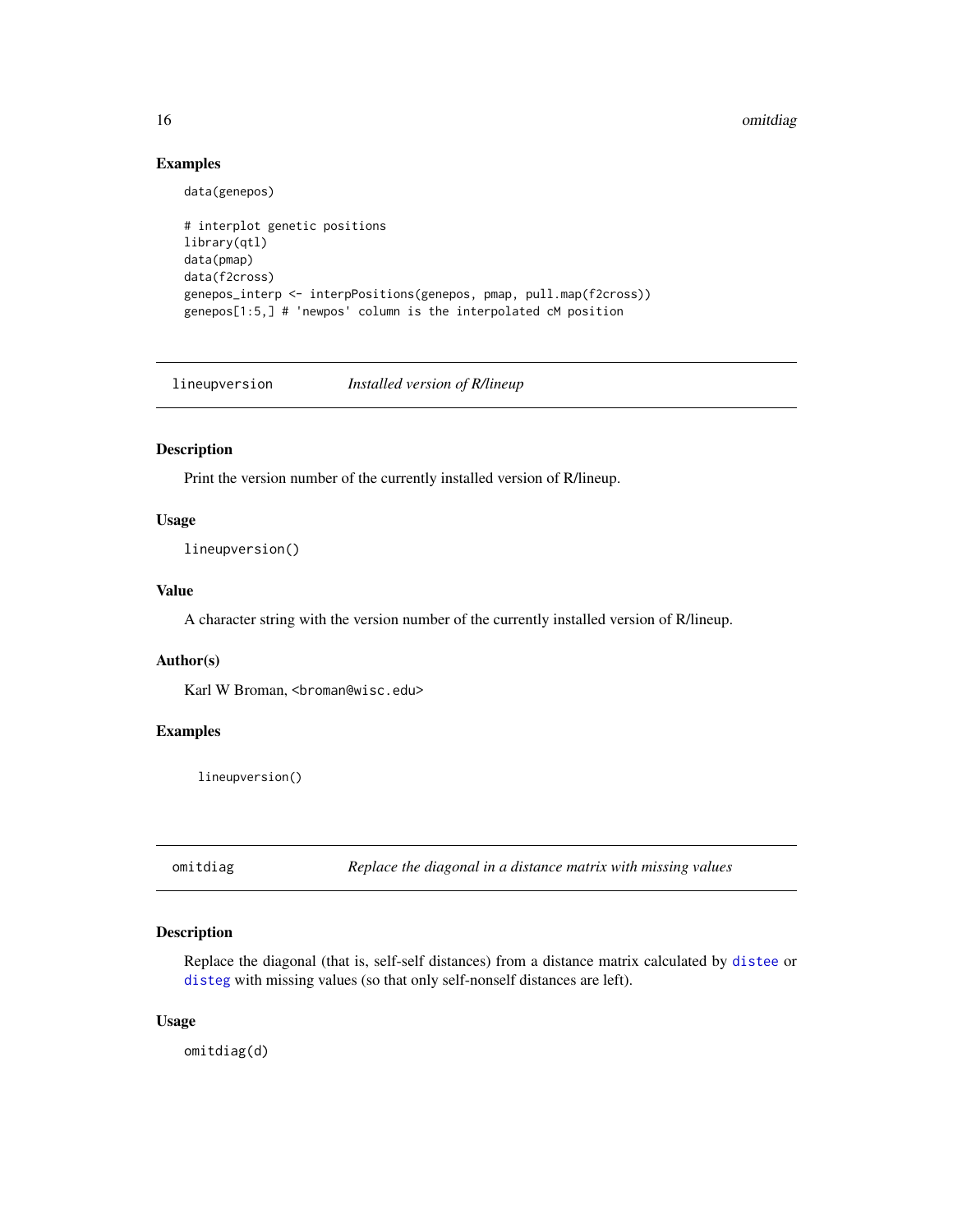# <span id="page-16-0"></span>plot.lineupdist 17

# Arguments

d A distance matrix calculated by [distee](#page-5-1) or [disteg](#page-7-1).

# Details

We use the row and column names to identify which entries are self-self.

# Value

A matrix of the same form as the input, but with self-self distances replaced with NA.

#### Author(s)

Karl W Broman, <br />
throman@wisc.edu>

# See Also

[pulldiag](#page-21-1), [distee](#page-5-1), [disteg](#page-7-1), [summary.lineupdist](#page-23-1), [plot2dist](#page-18-1), [plot.lineupdist](#page-16-1)

# Examples

data(expr1, expr2)

```
# distance as RMS difference
d <- distee(expr1, expr2)
# focus on the self-nonself distances
# (replace self-self distances with NA)
d_selfnonself <- omitdiag(d)
```
<span id="page-16-1"></span>plot.lineupdist *Plot summary of inter-individual distances*

# Description

Plot histograms of self-self and self-nonself distances from a distance matrix calculated by [distee](#page-5-1) or [disteg](#page-7-1).

# Usage

```
## S3 method for class 'lineupdist'
plot(x, breaks = NULL, add.rug = TRUE,what = c("both", "ss", "sn"), ...
```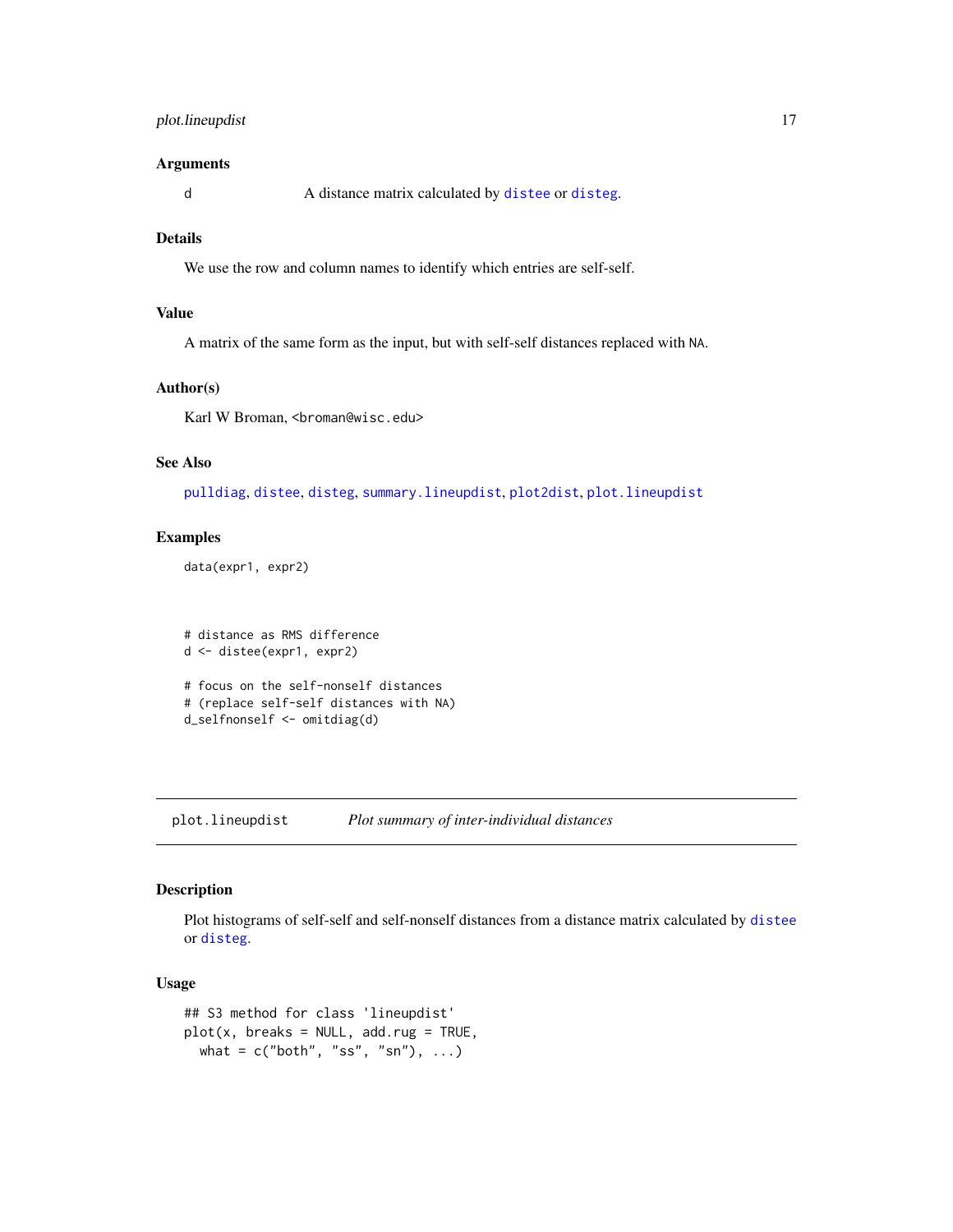# <span id="page-17-0"></span>Arguments

| $\mathsf{x}$ | Output of distee or disteg.                                                                                                                                                          |
|--------------|--------------------------------------------------------------------------------------------------------------------------------------------------------------------------------------|
| breaks       | Optional vector of breaks, passed to hist, though if it is length 1, we interpret<br>it as the number of breaks and ensure that both histograms use the same set of<br>breaks.       |
| add.rug      | If true, also include rug below histograms.                                                                                                                                          |
| what         | Indicates whether to plot both self-self and self-nonself distances (or correla-<br>tions) or just one or the other. ("ss" indicates self-self and "sn" indicates self-<br>nonself.) |
| $\cdot$      | Ignored at this point.                                                                                                                                                               |
|              |                                                                                                                                                                                      |

# Details

We call [pulldiag](#page-21-1) and [omitdiag](#page-15-1) to get the self-self and self-nonself distances.

If all of the self-self distances are missing, we plot just the self-nonself distances.

# Value

None.

# Author(s)

Karl W Broman, <br />
throman@wisc.edu>

# See Also

[pulldiag](#page-21-1), [distee](#page-5-1), [plot2dist](#page-18-1)

# Examples

data(expr1, expr2)

# distance as correlation d <- distee(expr1, expr2, "cor")

```
# plot histograms of self-self and self-nonself correlations
plot(d)
```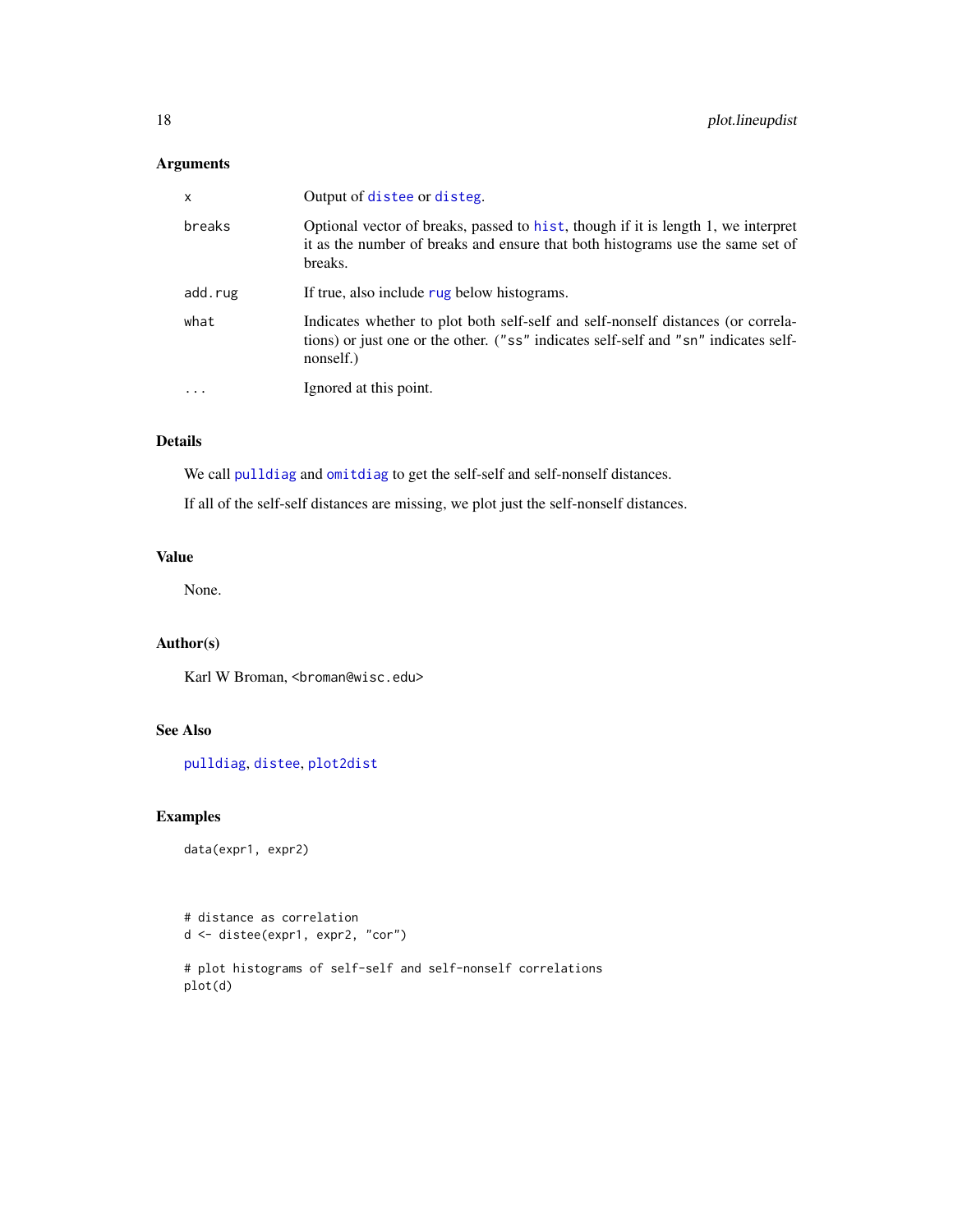<span id="page-18-1"></span><span id="page-18-0"></span>

# Description

Plot two sets of inter-individual distances against one another, colored by self and non-self distances.

# Usage

```
plot2dist(d1, d2, hirow = NULL, hicol = NULL, xlab = NULL,
 ylab = NULL, smoothScatter = FALSE, colself = "black",
 colnonself = "gray", colhirow = "green", colhicol = "orange", ...)
```
# Arguments

| d1            | Output of distee.                                                         |
|---------------|---------------------------------------------------------------------------|
| d2            | Output of distee.                                                         |
| hirow         | Names of rows to highlight in green.                                      |
| hicol         | Names of columns to highlight in orange.                                  |
| xlab          | X-axis label (optional)                                                   |
| ylab          | Y-axis label (optional)                                                   |
| smoothScatter | If TRUE, plot non-self distances with smooth Scatter; if FALSE, use plot. |
| colself       | Color to use for the self-self points. If NULL, these aren't plotted.     |
| colnonself    | Color to use for the non-self points. If NULL, these aren't plotted.      |
| colhirow      | Color to use for the hirow points. If NULL, these aren't plotted.         |
| colhicol      | Color to use for the hicol points. If NULL, these aren't plotted.         |
| $\cdots$      | Passed to plot and points.                                                |

# Value

None.

#### Author(s)

Karl W Broman, <br />
throman@wisc.edu>

# See Also

[pulldiag](#page-21-1), [distee](#page-5-1), [summary.lineupdist](#page-23-1)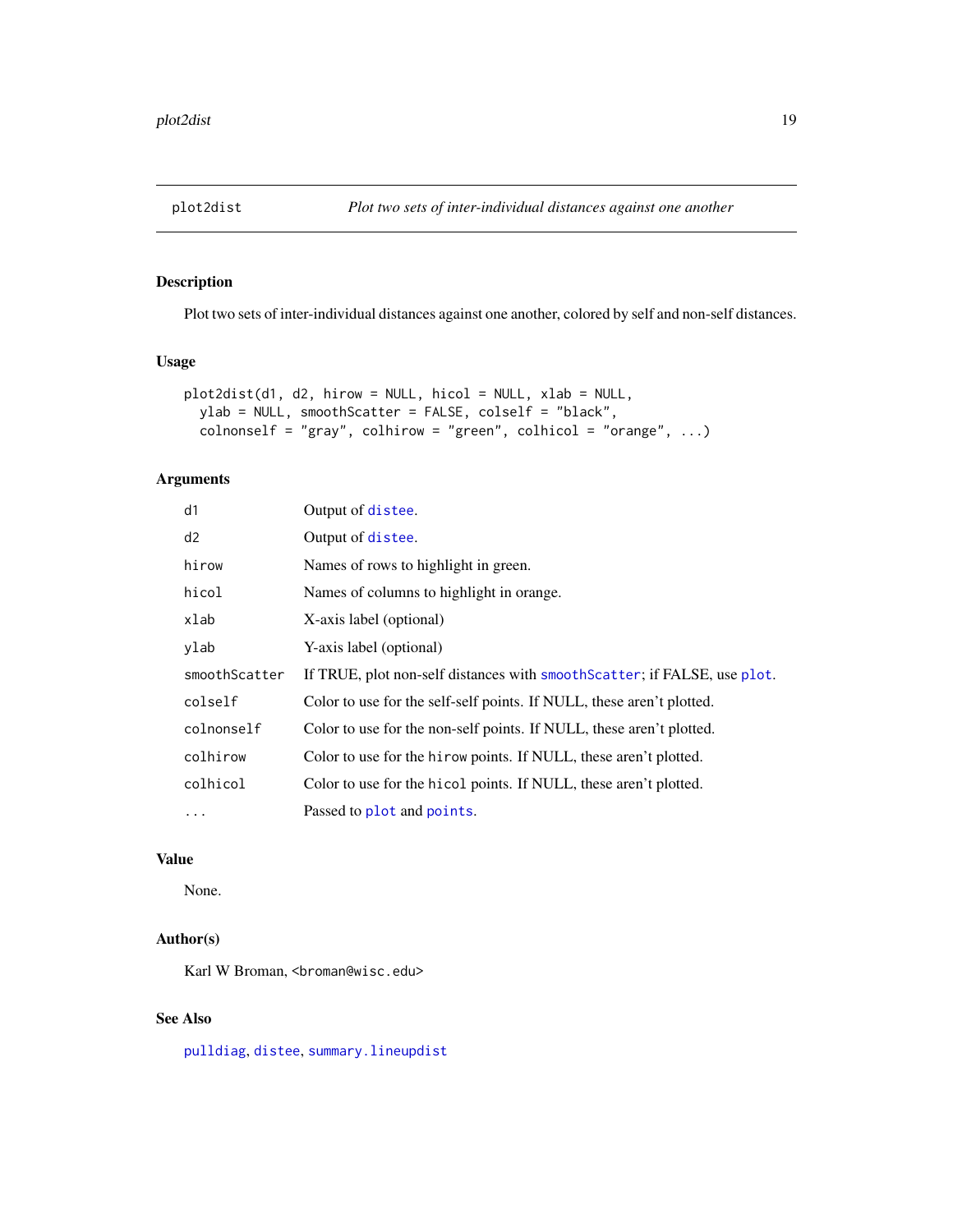#### Examples

```
data(expr1, expr2)
# distances as RMS difference and correlation
d_rmsd <- distee(expr1, expr2, "rmsd")
d_cor <- distee(expr1, expr2, "cor")
# plot distances against one another
plot2dist(d_rmsd, d_cor)
```
<span id="page-19-1"></span>plotEGclass *Plot classifier of eQTL genotype from expression data*

# Description

Diagnostic plot of one of the eQTL classifiers from the results of [disteg](#page-7-1): generally expression phenotype against observed eQTL genotype, colored by inferred eQTL genotype.

#### Usage

```
plotEGclass(d, eqtl = 1, outercol = "inferred",
  innercol = "observed", the colors = c("#7B68ED", "#1B9E78", "#CA3767","#E59E00"), ...)
```
#### Arguments

| d         | Output of disteg.                                                                                                                                                                                         |
|-----------|-----------------------------------------------------------------------------------------------------------------------------------------------------------------------------------------------------------|
| eqtl      | Numeric index or a character vector (of the form $10(0.335)$ ) indicating the<br>eQTL to consider.                                                                                                        |
| outercol  | Indicates how to color the outer edge of the points: "observed" indicates to<br>color based on observed genotypes; "inferred" indicates to color based on<br>inferred genotypes; otherwise, give a color. |
| innercol  | Like outercol, but indicating the interior of the points.                                                                                                                                                 |
| thecolors | The colors to use in the plot. The last element (after the number of genotypes)<br>indicates the color to use for missing values.                                                                         |
| $\cdots$  | Passed to plot and points.                                                                                                                                                                                |

### Details

The function produces a diagnostic plot for studying one of the k-nearest neighbor classifiers underlying the output from [disteg](#page-7-1).

In the case of one expression phenotype attached to the selected eQTL, the plot is a dot plot of gene expression against observed eQTL genotype.

<span id="page-19-0"></span>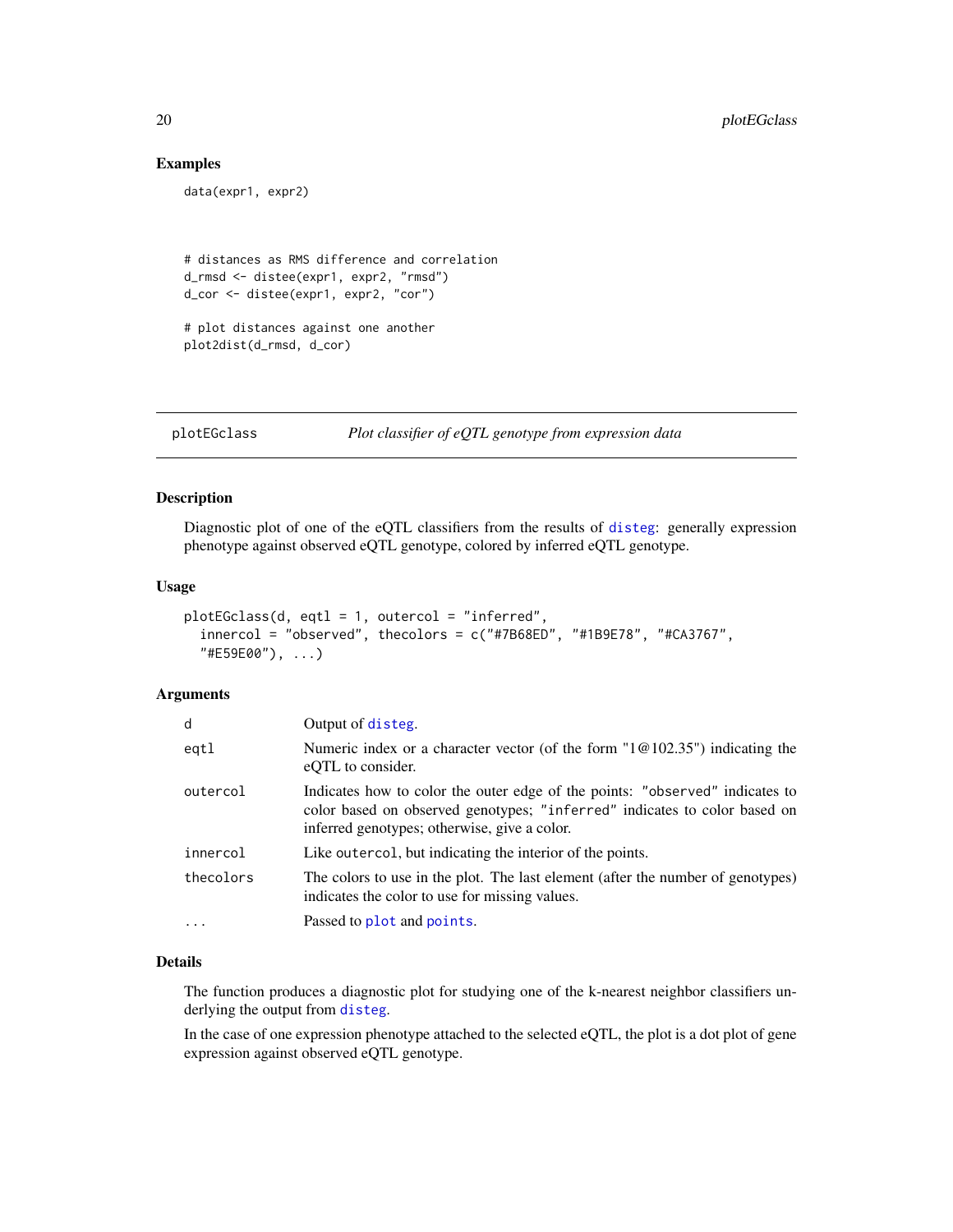# <span id="page-20-0"></span>plotEGclass 21

In the case of two expression phenotypes, the plot is a scatterplot of the two expression phenotypes against each other.

In the case of more than two expression phenotypes, we use [pairs](#page-0-0) to produce a matrix of scatterplots.

#### Value

None.

#### Author(s)

Karl W Broman, <br />
throman@wisc.edu>

#### See Also

[disteg](#page-7-1), [plot.lineupdist](#page-16-1), [plot2dist](#page-18-1), [knn](#page-0-0)

#### Examples

```
library(qtl)
```
# load example data data(f2cross, expr1, pmap, genepos)

```
# calculate QTL genotype probabilities
f2cross <- calc.genoprob(f2cross, step=1)
```

```
# find nearest pseudomarkers
pmark <- find.gene.pseudomarker(f2cross, pmap, genepos)
```

```
# line up individuals
id <- findCommonID(f2cross, expr1)
```

```
# calculate LOD score for local eQTL
locallod <- calc.locallod(f2cross[,id$first], expr1[id$second,], pmark)
```

```
# take those with LOD > 25
expr1s <- expr1[,locallod>25,drop=FALSE]
```

```
# calculate distance between individuals
# (prop'n mismatches between obs and inferred eQTL geno)
d <- disteg(f2cross, expr1s, pmark)
```

```
# plot of classifier for and second eQTL
par(mfrow=c(2,1), las=1)plotEGclass(d)
plotEGclass(d, 2)
```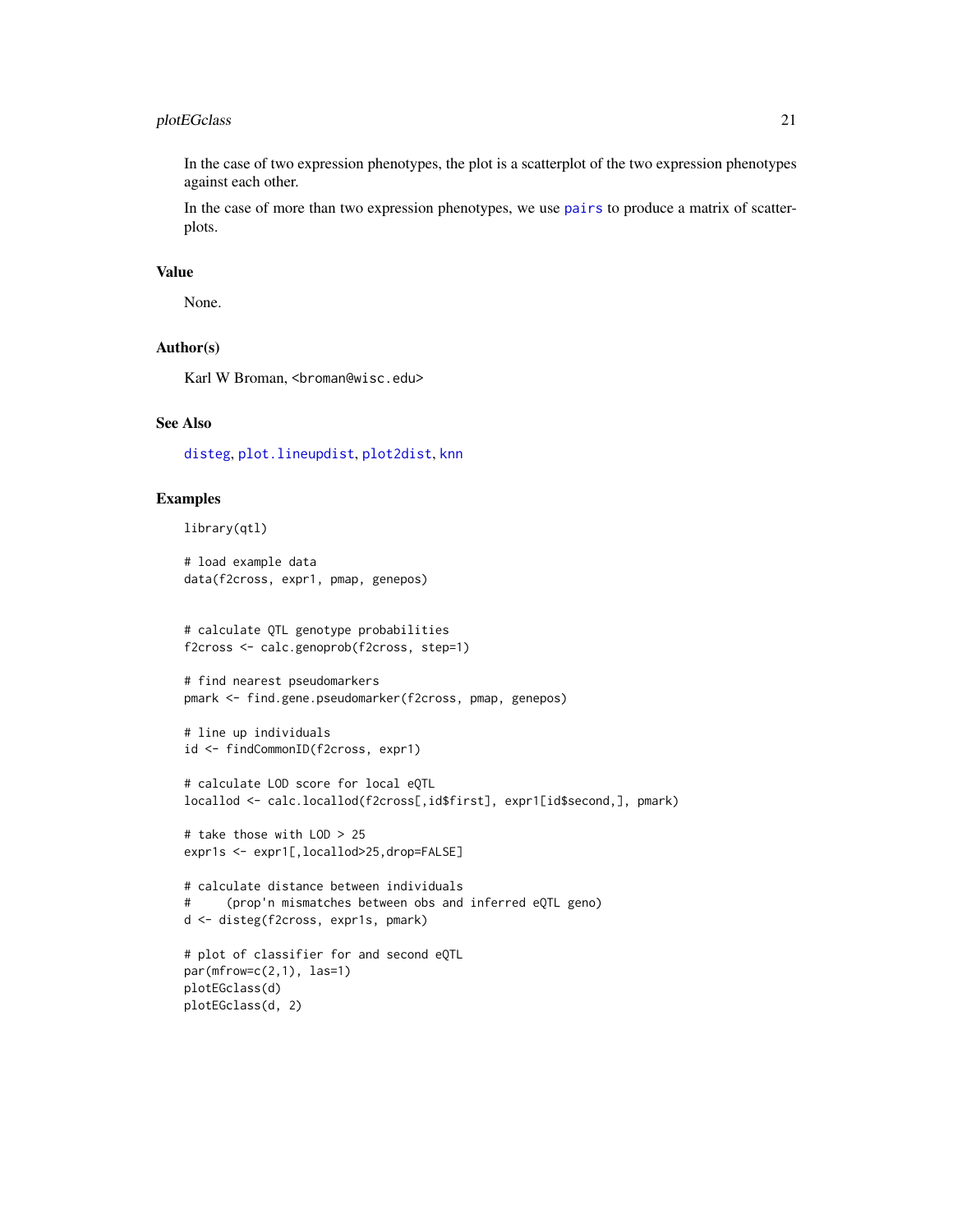<span id="page-21-2"></span><span id="page-21-0"></span>

# Description

Physical map (Mbp positions) of the markers in [f2cross](#page-10-1)

# Usage

data(pmap)

# Format

A list of vectors, each containing the locations of markers in Mbp. (Technically, an object of class "map".)

# See Also

[expr1](#page-10-2), [expr2](#page-10-2), [f2cross](#page-10-1), [genepos](#page-14-1)

# Examples

data(pmap) summary(pmap) plot(pmap)

<span id="page-21-1"></span>pulldiag *Pull out the diagonal from a distance matrix*

# Description

Pull out the diagonal from a distance matrix calculated by [distee](#page-5-1) (that is, self-self distances).

#### Usage

pulldiag(d)

# Arguments

d A distance matrix calculated by [distee](#page-5-1).

# Details

We use the row and column names to identify which entries are self-self.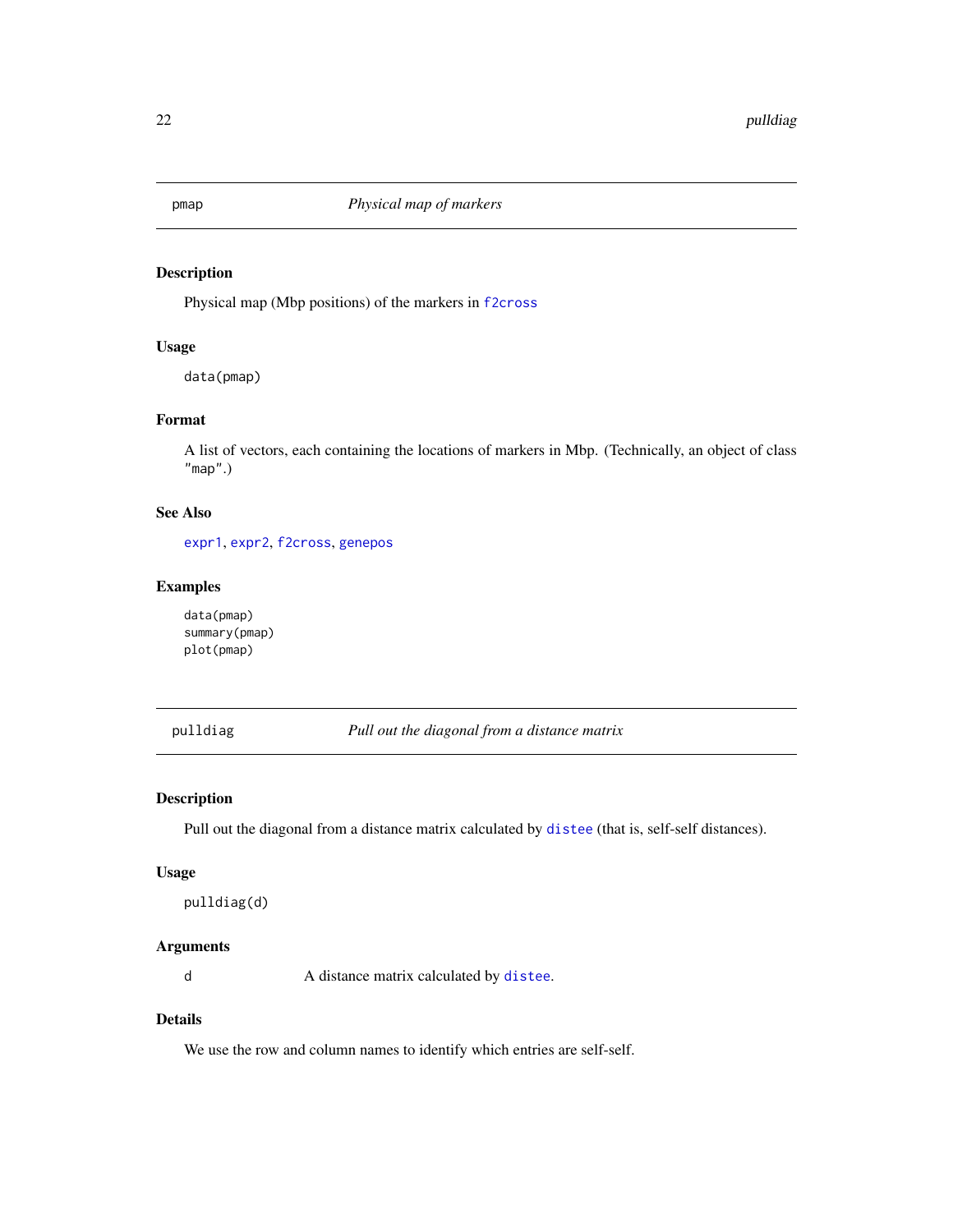```
subset.lineupdist 23
```
# Value

A vector with the self-self distances.

# Author(s)

Karl W Broman, <br />
stroman@wisc.edu>

# See Also

[omitdiag](#page-15-1), [distee](#page-5-1), [disteg](#page-7-1), [summary.lineupdist](#page-23-1), [plot2dist](#page-18-1), [plot.lineupdist](#page-16-1)

#### Examples

data(expr1, expr2)

```
# distance as RMS difference
d <- distee(expr1, expr2)
# pull out the self-self distances
d_selfself <- pulldiag(d)
# samples with smallest self-self correlation
sort(d_selfself)[1:10]
```
subset.lineupdist *Subsetting distance matrix*

# Description

Pull out a specified set of rows and columns from a distance matrix calculated by [distee](#page-5-1) or [disteg](#page-7-1).

# Usage

```
## S3 method for class 'lineupdist'
subset(x, rows = NULL, cols = NULL, ...)
```

```
## S3 method for class 'lineupdist'
x[rows = NULL, cols = NULL]
```
# Arguments

| x       | A distance matrix object as obtained from distee or disteg. |
|---------|-------------------------------------------------------------|
| rows    | Optional vector of selected rows.                           |
| cols    | Optional vector of selected columns.                        |
| $\cdot$ | Ignored at this point.                                      |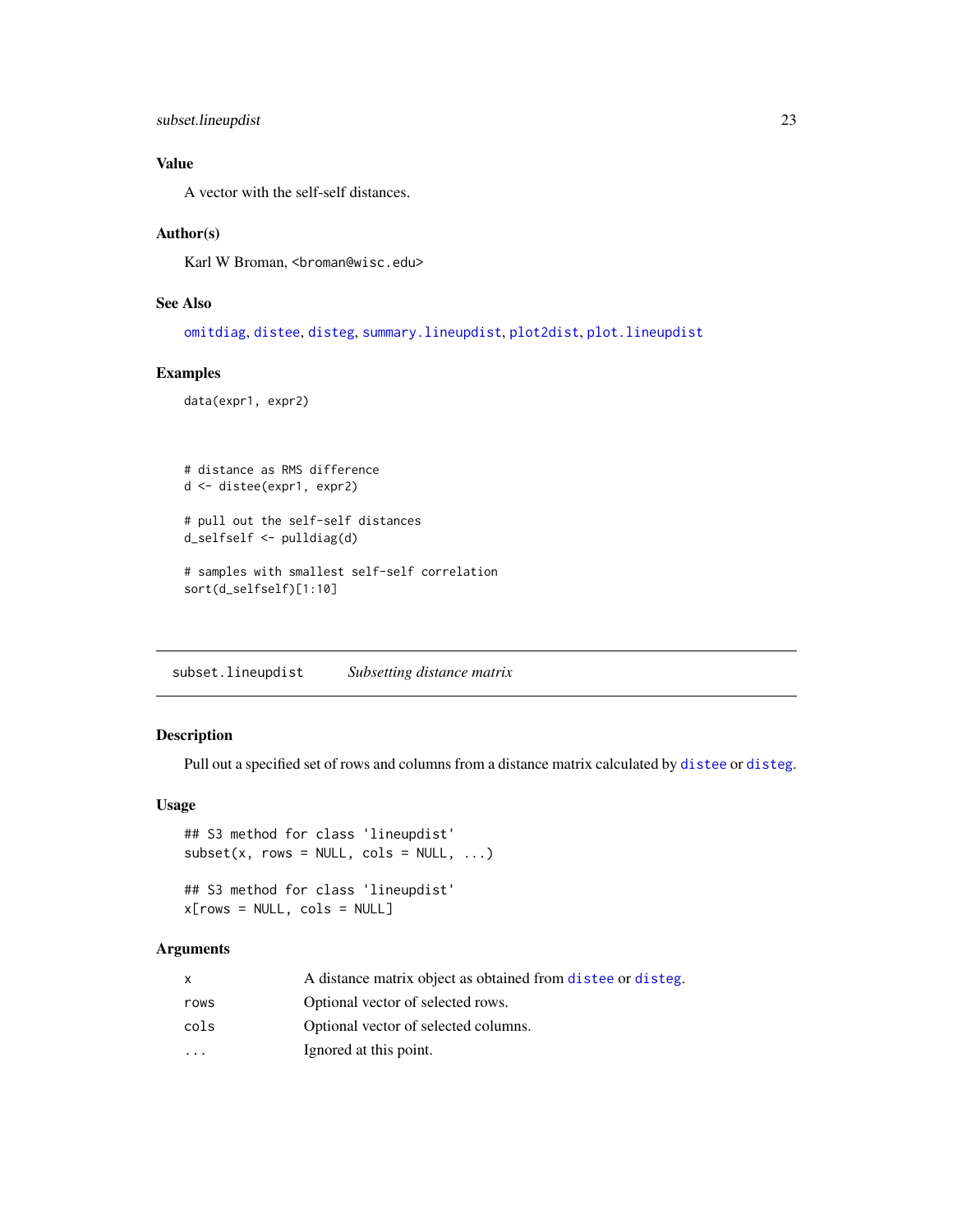<span id="page-23-0"></span>The input distance matrix object, but with only the specified subset of the data.

# Author(s)

Karl W Broman, <br />broman@wisc.edu>

# See Also

[disteg](#page-7-1), [distee](#page-5-1), [pulldiag](#page-21-1)

#### Examples

```
data(expr1, expr2)
```

```
# find samples in common
id <- findCommonID(expr1, expr2)
# calculate correlations between cols of x and cols of y
thecor <- corbetw2mat(expr1[id$first,], expr2[id$second,])
expr1s \leq - expr1[, thecor > 0.8]/1000
expr2s <- expr2[,thecor > 0.8]/1000
# calculate correlations among samples
d <- distee(expr1s, expr2s, d.method="cor")
# pull out distances for samples 24, 92, 44, 66
samp <- c("24", "92", "44", "66")
d[samp, samp]
```
<span id="page-23-1"></span>summary.lineupdist *Summarize inter-individual distances*

#### Description

Summarize the results of [distee](#page-5-1) or [disteg](#page-7-1), with inter-individual distances between two sets of gene expression data.

# Usage

```
## S3 method for class 'lineupdist'
summary(object, cutoff = NULL, dropmatches = TRUE,
 reorder = c("alignmatches", "bydistance", "no"), ...)
```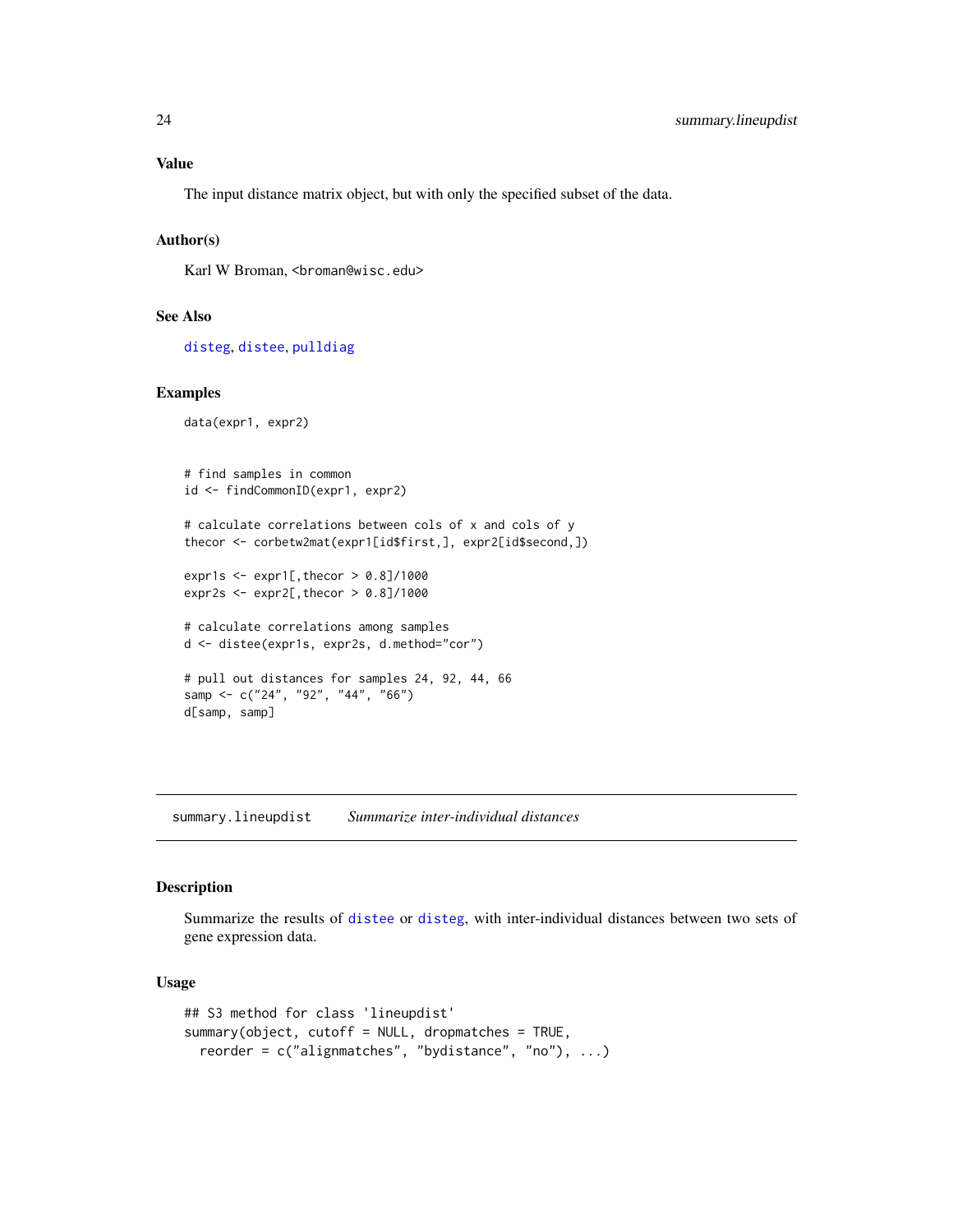# <span id="page-24-0"></span>Arguments

| object      | Output of distee or disteg.                                                                                                                                                                                                                                  |
|-------------|--------------------------------------------------------------------------------------------------------------------------------------------------------------------------------------------------------------------------------------------------------------|
| cutoff      | (Optional) Cutoff on correlation/distance, with rows in the results only being<br>kept if the best distance/correlation is above this cutoff or the self-self result is<br>not missing and is above this cutoff.                                             |
| dropmatches | If TRUE, omit rows for which an individual's best match is itself.                                                                                                                                                                                           |
| reorder     | If "bydistance", reorder rows by increasing distance (or decreasing correla-<br>tion) to the best match and then by decreasing distance (or decreasing correla-<br>tion) to self; if "alignmatches", group related errors together; if "no", leave as<br>1S. |
| $\cdot$     | Passed to print.data.frame.                                                                                                                                                                                                                                  |

# Value

A list with two components: the distances summarized by row and the distances summarized by column.

For each individual, we calculate the minimum distance to others, next-smallest distance, the selfself distance, the mean and SD of the distances to others, and finally indicate the individual (or individuals) that is closest.

# Author(s)

Karl W Broman, <br />broman@wisc.edu>

# See Also

[pulldiag](#page-21-1), [omitdiag](#page-15-1), [distee](#page-5-1), [disteg](#page-7-1), [plot2dist](#page-18-1), [plot.lineupdist](#page-16-1)

# Examples

data(expr1, expr2)

# distance as correlation d <- distee(expr1, expr2, "cor")

# summary of potential problems summary(d)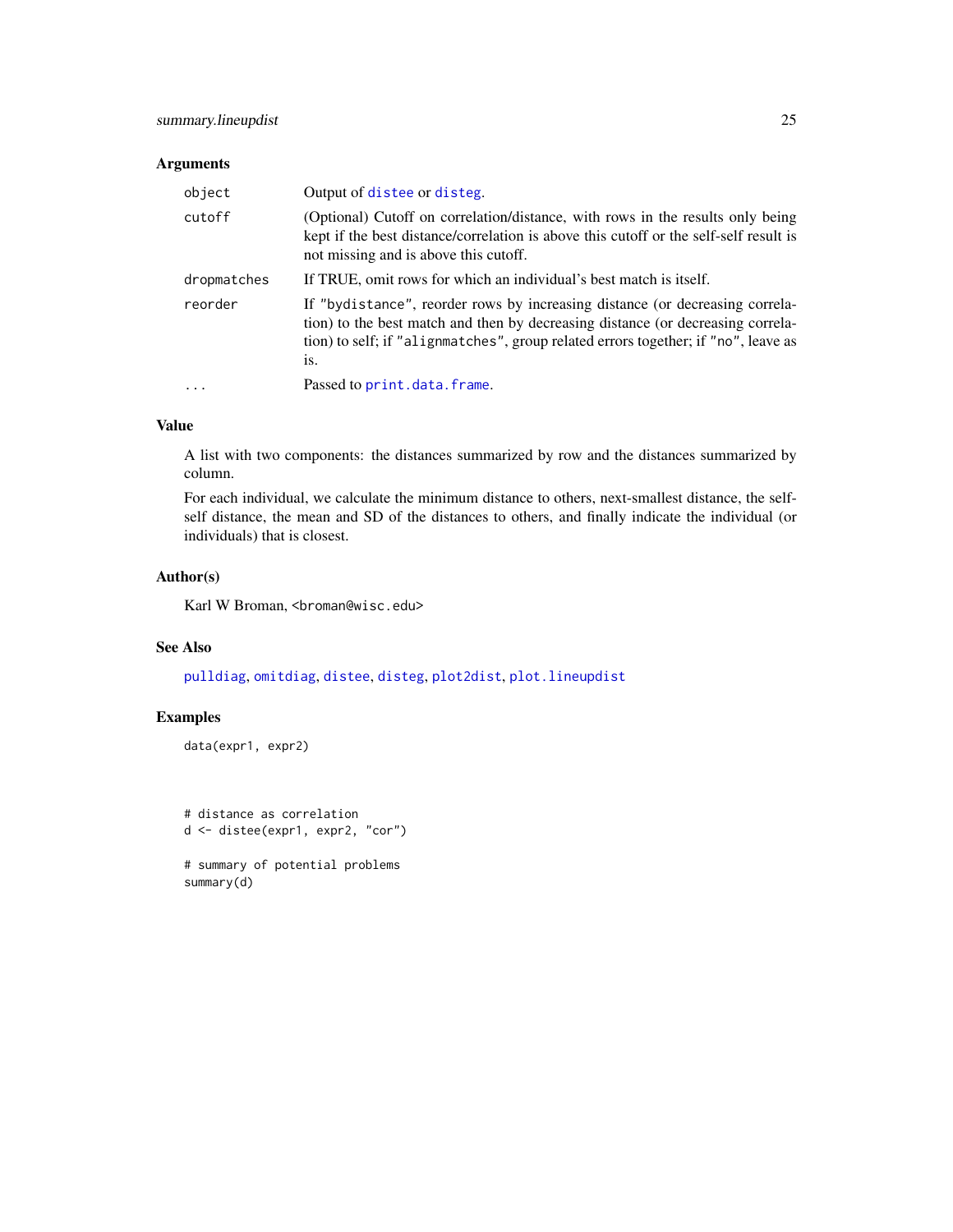# <span id="page-25-0"></span>Index

∗Topic array corbetw2mat, [5](#page-4-0) fscale, [14](#page-13-0) omitdiag, [16](#page-15-0) pulldiag, [22](#page-21-0) ∗Topic datasets expr-data, [11](#page-10-0) f2cross, [11](#page-10-0) genepos, [15](#page-14-0) pmap, [22](#page-21-0) ∗Topic graphics plot2dist, [19](#page-18-0) plotEGclass, [20](#page-19-0) ∗Topic manip subset.lineupdist, [23](#page-22-0) ∗Topic multivariate corbetw2mat, [5](#page-4-0) ∗Topic print lineupversion, [16](#page-15-0) ∗Topic univar corbetw2mat, [5](#page-4-0) ∗Topic utilities calc.locallod, [2](#page-1-0) combinedist, [3](#page-2-0) distee, [6](#page-5-0) disteg, [8](#page-7-0) find.gene.pseudomarker, [12](#page-11-0) findCommonID, [13](#page-12-0) plot.lineupdist, [17](#page-16-0) summary.lineupdist, [24](#page-23-0) [.lineupdist *(*subset.lineupdist*)*, [23](#page-22-0) calc.genoprob, *[12](#page-11-0)* calc.locallod, [2,](#page-1-0) *[10](#page-9-0)*, *[13,](#page-12-0) [14](#page-13-0)* combinedist, [3](#page-2-0) cor, *[5](#page-4-0)* corbetw2mat, [5,](#page-4-0) *[7](#page-6-0)*, *[14](#page-13-0)* detectCores, *[2](#page-1-0)* distee, *[4](#page-3-0)*, *[6](#page-5-0)*, [6,](#page-5-0) *[10](#page-9-0)*, *[16](#page-15-0)[–19](#page-18-0)*, *[22–](#page-21-0)[25](#page-24-0)*

expr-data, [11](#page-10-0) expr1, *[12](#page-11-0)*, *[15](#page-14-0)*, *[22](#page-21-0)* expr1 *(*expr-data*)*, [11](#page-10-0) expr2, *[12](#page-11-0)*, *[15](#page-14-0)*, *[22](#page-21-0)* expr2 *(*expr-data*)*, [11](#page-10-0) f2cross, *[11](#page-10-0)*, [11,](#page-10-0) *[15](#page-14-0)*, *[22](#page-21-0)* find.gene.pseudomarker, *[2,](#page-1-0) [3](#page-2-0)*, *[8](#page-7-0)*, *[10](#page-9-0)*, [12](#page-11-0) find.pseudomarker, *[12,](#page-11-0) [13](#page-12-0)* find.pseudomarkerpos, *[13](#page-12-0)* findCommonID, *[3](#page-2-0)*, *[6](#page-5-0)*, *[10](#page-9-0)*, [13](#page-12-0) fscale, [14](#page-13-0) genepos, *[11,](#page-10-0) [12](#page-11-0)*, [15,](#page-14-0) *[22](#page-21-0)* getid, *[13](#page-12-0)* hist, *[18](#page-17-0)* knn, *[9,](#page-8-0) [10](#page-9-0)*, *[21](#page-20-0)* lineupversion, [16](#page-15-0) omitdiag, *[7](#page-6-0)*, *[10](#page-9-0)*, [16,](#page-15-0) *[18](#page-17-0)*, *[23](#page-22-0)*, *[25](#page-24-0)* pairs, *[21](#page-20-0)* plot, *[19,](#page-18-0) [20](#page-19-0)* plot.lineupdist, *[10](#page-9-0)*, *[17](#page-16-0)*, [17,](#page-16-0) *[21](#page-20-0)*, *[23](#page-22-0)*, *[25](#page-24-0)* plot2dist, *[7](#page-6-0)*, *[17,](#page-16-0) [18](#page-17-0)*, [19,](#page-18-0) *[21](#page-20-0)*, *[23](#page-22-0)*, *[25](#page-24-0)* plotEGclass, *[3](#page-2-0)*, *[10](#page-9-0)*, *[13](#page-12-0)*, [20](#page-19-0) pmap, *[11,](#page-10-0) [12](#page-11-0)*, *[15](#page-14-0)*, [22](#page-21-0) points, *[19,](#page-18-0) [20](#page-19-0)* print.data.frame, *[25](#page-24-0)* pulldiag, *[7](#page-6-0)*, *[10](#page-9-0)*, *[17](#page-16-0)[–19](#page-18-0)*, [22,](#page-21-0) *[24,](#page-23-0) [25](#page-24-0)* read.cross, *[2](#page-1-0)*, *[8](#page-7-0)*, *[12,](#page-11-0) [13](#page-12-0)*

disteg, *[3,](#page-2-0) [4](#page-3-0)*, *[7](#page-6-0)*, [8,](#page-7-0) *[13](#page-12-0)*, *[16](#page-15-0)[–18](#page-17-0)*, *[20,](#page-19-0) [21](#page-20-0)*, *[23](#page-22-0)[–25](#page-24-0)*

rug, *[18](#page-17-0)* scale, *[15](#page-14-0)*

scanone, *[2,](#page-1-0) [3](#page-2-0)*